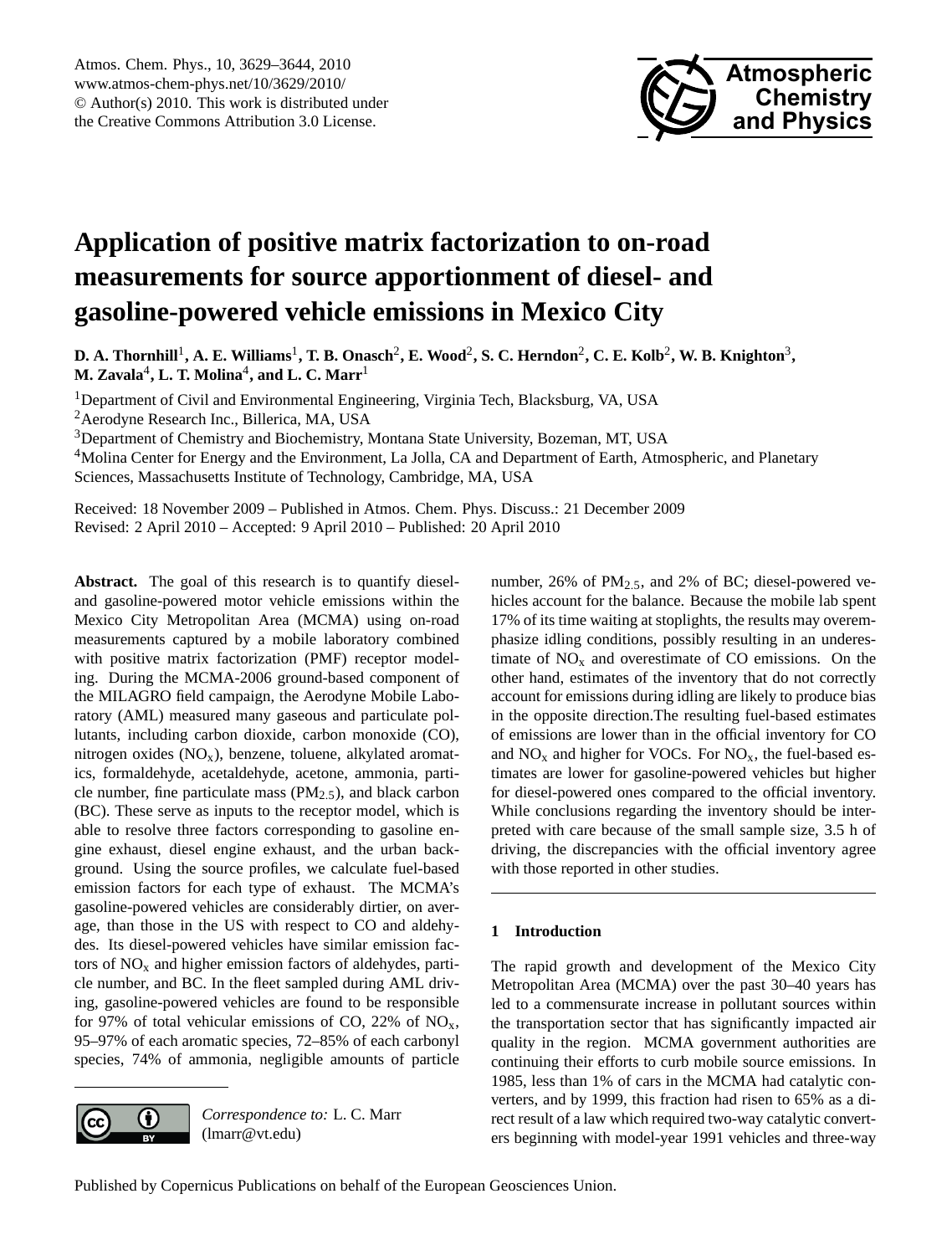catalytic converters beginning with model-year 1993 vehicles (Molina and Molina, 2002). There have also been significant improvements in the inspection and maintenance of vehicles throughout the MCMA. The benefits of stringent emission control standards and technological advancements in fuels and vehicles are undeniable (Kirchstetter et al., 1999b; Sawyer et al., 2000). Such improvements have been responsible for reducing mobile source emissions, or at least preventing them from growing in the face of an increasing number of vehicles on the road and distances driven (Zavala et al., 2009b). Despite its efforts, the MCMA still experiences serious air pollution problems with many pollutants regularly exceeding Mexican and US air quality standards.

Motor vehicles are the dominant source of emissions of regulated pollutants in most megacities, including the MCMA. Mexico's official emission inventory for 2006 suggests that transportation was responsible for 99% of carbon monoxide (CO), 82% of nitrogen oxides  $(NO_x)$ , 34% of volatile non-methane organic compounds (VOCs), 23% of coarse particulate matter ( $PM_{10}$ ), 62% of fine particulate matter (PM<sub>2.5</sub>), and 48% of sulfur dioxide (SO<sub>2</sub>) emissions (SMA, 2008a). Even though diesel-powered vehicles accounted for less than 6% of all vehicles, they were estimated to be responsible for over 78% of  $PM_{2.5}$  and 31% of  $NO_x$ emissions from mobile sources, if all "autobuses" (i.e., large intercity coaches, in contrast to smaller, mostly intracity "microbuses") are assumed to run on diesel fuel.

Emissions from gasoline- versus diesel-powered vehicles differ enormously by pollutant, and activity patterns of the two vehicle types differ by time of day and day of week (Marr et al., 2002). Therefore, distinguishing between them is important from the standpoint of air quality management. For mobile sources, CO and VOC are mainly associated with gasoline-powered engines, PM2.<sup>5</sup> with diesel-powered engines, and  $NO<sub>x</sub>$  with both. Differences in combustion conditions for each of the fuels and in their physicochemical properties are the primary cause for the distinctions. A second reason for the difference is that, at present, there are more stringent controls on light-duty gasoline-powered cars than on heavy-duty diesel-powered trucks and buses. As a result, the development of effective control strategies focusing on mobile sources must accurately distinguish between emissions from the two major engine types.

Validation of emission inventories through independent measurements is a critical step in air quality management. Mexico uses a customized version of the US Environmental Protection Agency's MOBILE program that incorporates locally measured emission factors to develop its official inventory. We have been using the Aerodyne Mobile Laboratory (AML) (Kolb et al., 2004) to characterize emissions in the MCMA and other locations under real-world driving conditions across a wide variety of in-use vehicles. The AML is equipped with a suite of fast gaseous and particulate analyzers capable of operating during driving. Using measurements from a field campaign in 2003, we developed an alternative mobile source emission inventory for the MCMA (Jiang et al., 2005; Zavala et al., 2006). Compared to the government's official inventory, the estimates for CO and  $NO<sub>x</sub>$  were 20– 40% lower, and those for VOCs and  $PM_{2.5}$  were 20–30% higher. In 2006, the AML was deployed in Mexico City again as part of the ground-based MCMA-2006 component of the large field campaign, Megacity Initiative: Local and Global Research Observations (MILAGRO). New, faster CO and  $NO<sub>x</sub>$  analyzers on the AML enabled improved quantification of emissions.

Previous work has employed two different approaches to deriving emission factors from on-road measurements collected by the AML (Canagaratna et al., 2004; Herndon et al., 2005a, b; Jiang et al., 2005; Shorter et al., 2005; Zavala et al., 2006, 2009a, b). In the first, known as the "chasing" technique, individual vehicles are targeted, and pollutant concentrations in plumes intercepted during the chase are subsequently analyzed to determine emission factors. Although this method is able to identify individual vehicle types (e.g., heavy-duty diesel truck versus gasoline-powered taxi), it is highly labor intensive and therefore limited in terms of the vehicle sample size. In the second approach, dubbed the "fleet-average" technique, the AML is considered to be continually sensing exhaust plumes from the vehicles around it. In this mode, all time series data points that are associated with exhaust plumes can be used – minus those contaminated by the AML's own exhaust – to develop emission factors representative of an ensemble of on-road vehicles. Further screening by speed can allow characterization of emissions as a function of driving conditions (Zavala et al., 2009b). This method allows more automated processing of data but is not able to distinguish between vehicle types without additional video analysis. Here, we present a third approach that applies positive matrix factorization (PMF) to resolve gasoline engine exhaust from diesel and to calculate emission factors associated with each fuel.

PMF has been used extensively as a means of source apportionment (e.g., Kim et al., 2004; Lee et al., 2006; Paterson et al., 1999; Pekney et al., 2006). In a study of polycyclic aromatic hydrocarbons in ambient air in Baltimore, Larsen et al. (2003) identified PMF as the only one among three source apportionment methods with the ability to isolate gasoline from diesel sources. Applying PMF to one-hour gaseous and particulate concentrations from a stationary site in southern California, Grover and Eatough (2008) derived six factors, including one attributed to gasoline-powered vehicle emissions and one to the diesel counterpart.

Only a limited number of studies have determined emissions from both gasoline- and diesel-powered vehicles under a variety of on-road driving conditions. The main objective of this study is to quantify emission factors from both gasoline- and diesel-powered vehicles in the MCMA. The AML offers the advantage of real-time measurement of emissions over the full range of on-road driving conditions, without being confined to a single site along a roadway or relying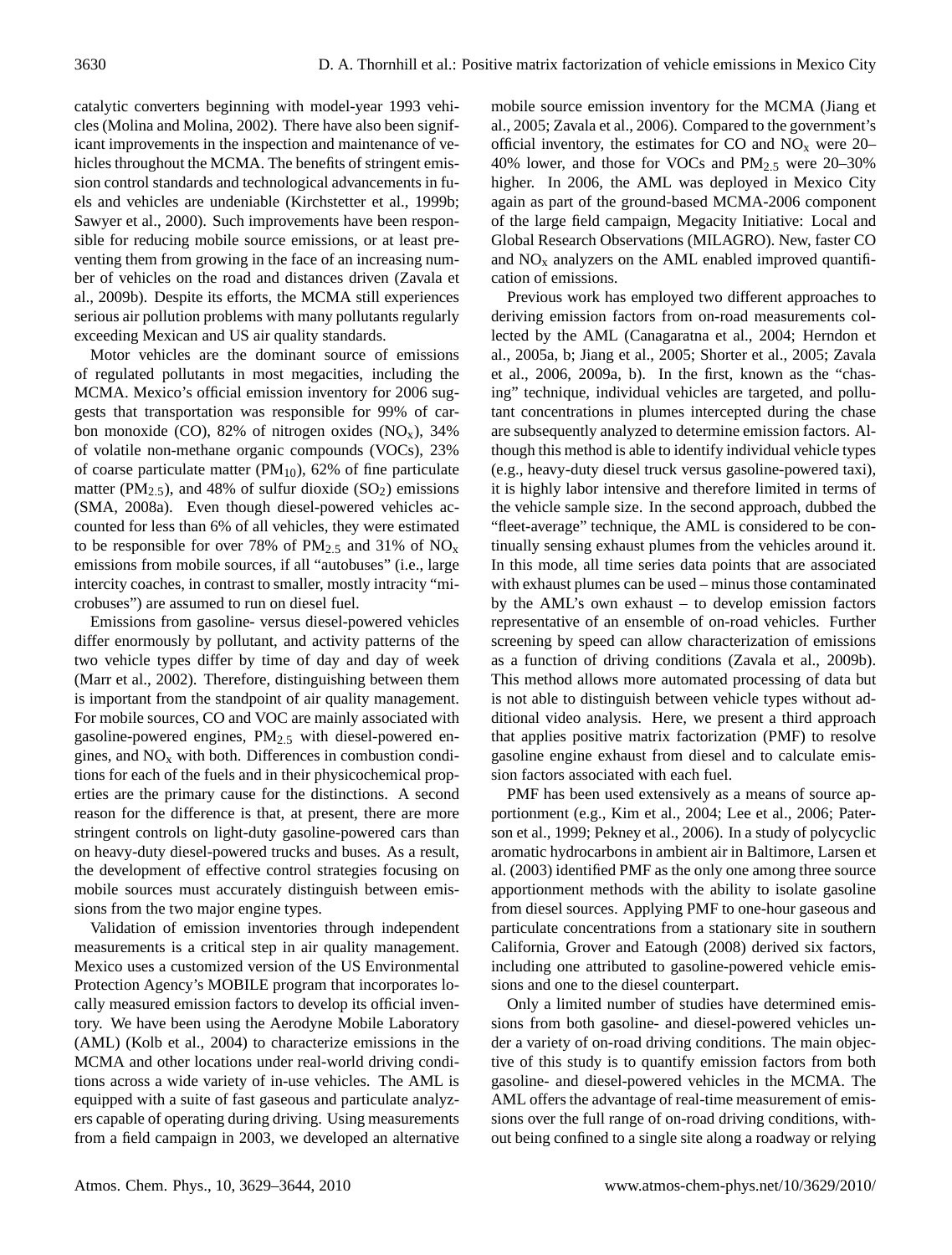| <b>Species</b>                       | Instrument/method                             | Limit of detection <sup>a</sup>  | Uncertainty <sup>b</sup>                  |
|--------------------------------------|-----------------------------------------------|----------------------------------|-------------------------------------------|
| Carbon dioxide $(CO2)$               | Licor 6262 non-dispersive infrared analyzer   | 1 ppm                            | 2%                                        |
| Carbon monoxide (CO)                 | Aerodyne quantum cascade tunable infrared     | 6 ppb                            | 8%                                        |
|                                      | laser differential absorption spetrometer     |                                  |                                           |
|                                      | $(OC-TILDAS)^c$                               |                                  |                                           |
| Nitric oxide $(NO)^d$                | EcoPhysics 88Y chemiluminescence detector     | 3 ppb                            | 7%                                        |
| Nitrogen dioxide $(NO2)d$            | <b>QC-TILDAS</b>                              | 1 ppb                            | 8%                                        |
| Ammonia ( $NH3$ )                    | <b>OC-TILDAS</b>                              | 4 ppb                            | 50%                                       |
| Formaldehyde (HCHO)                  | <b>OC-TILDAS</b>                              | 1 ppb                            | 8%                                        |
| Acetaldehyde (Acetald)               | Proton transfer reaction mass spectrometer    | $1.7$ ppb                        | 25%                                       |
|                                      | (PTR-MS)                                      |                                  |                                           |
| Acetone (Acet)                       | PTR-MS <sup>e</sup>                           | $0.7$ ppb                        | 25%                                       |
| Benzene (Ben)                        | PTR-MS                                        | $0.7$ ppb                        | 25%                                       |
| Toluene (Tol)                        | PTR-MS                                        | $0.4$ ppb                        | 25%                                       |
| $C_2$ benzenes $(C_2$ ben)           | PTR-MS                                        | $0.7$ ppb                        | 25%                                       |
| $C_3$ benzenes $(C_3$ ben)           | PTR-MS                                        | $0.9$ ppb                        | 25%                                       |
| Particle number (CPC)                | TSI 3022A condensation particle counter       | $1 \text{ cm}^{-3}$              | 10% up to 0.5 $\times$ 10 <sup>6</sup>    |
|                                      |                                               |                                  | $\text{cm}^{-3}$ ; 20% for                |
|                                      |                                               |                                  | $0.5 - 9.99 \times 10^6$ cm <sup>-3</sup> |
| Fine particulate matter $(PM_{2.5})$ | TSI DustTrak 8520 aerosol photometer          | $1 \,\mathrm{\mu g\,m}^{-3}$     | 15%                                       |
| Black carbon (BC)                    | Thermo Multi-angle Absorption Photometer 5012 | $0.01 \,\mathrm{\mu g\,m}^{-3f}$ | 12%                                       |

<span id="page-2-0"></span>Table 1. Species used in the positive matrix factorization and their limits of detection and relative uncertainties during mobile measurements with the AML.

<sup>a</sup> For a signal-to-noise ratio of 2 at 1 Hz; <sup>b</sup> One standard deviation; <sup>c</sup> Nelson et al. (2004); <sup>d</sup> NO<sub>x</sub>=NO+NO<sub>2</sub>; <sup>e</sup> Rogers et al. (2006); <sup>f</sup> For a 30-min averaging time (Petzold and Schonlinner, 2004).

on offline chemical analyses. To resolve vehicle emissions from background air pollution, we apply PMF to on-road data collected by the AML during the MCMA-2006 field campaign. To our knowledge, this is the first time that PMF has been applied to fast, on-road data. Given the small size of the data set, this work can be considered an initial application or test of the approach. From the resulting source profiles, we then calculate fuel-based emission factors and estimate the total motor vehicle emission inventory for the MCMA. By providing alternative estimates of vehicle emissions in Mexico City, the results of this work will contribute to the current understanding of emission factors and inventories and their associated uncertainties.

#### **2 Methods**

The Aerodyne Mobile Lab (AML) (Kolb et al., 2004), designed and built by Aerodyne Research Inc., was equipped with a suite of fast-response analyzers that measure the gases and particles listed in Table [1](#page-2-0) at a 1-s sampling interval. Between 2003 and 2006, upgrades to the instruments on the AML allowed faster measurement of  $CO$  and  $NO<sub>x</sub>$ . Environmental conditions such as wind speed, pressure, temperature, and relative humidity were also measured continuously, and a video camera recorded the view ahead, providing a record of surrounding traffic conditions, types of vehicles, and possible emission sources. The aerosol photometer for measuring  $PM<sub>2.5</sub>$  mass used the factory calibration for Arizona Test Dust. Based on previous gravimetric calibrations of the PM<sub>2.5</sub> analyzer in Mexico City (Jiang et al., 2005), we multiplied the factory-calibrated output by 0.34. Because the optical properties of PM2.<sup>5</sup> depend strongly on the size distribution and chemical composition of the particles, the values reported here should be viewed as only semi-quantitative.

In contrast to the MCMA-2003 field campaign, during which the AML was deployed on city streets and highways on most days, in 2006, the AML focused on stationary-site measurements, and parked at fixed locations for periods of 2–12 days. However, driving between sites presented the opportunity to sample exhaust emissions from surrounding vehicles on the roadway. This study focuses on a drive between the Universidad Technológica de Tecámac (T1 supersite) in the northeastern part of the MCMA and Santa Ana south of the city on 22 March 2006. The distance between the two sites is approximately 75 km, and driving took place from 11:00 until 14:30. During this period, the AML encountered a wide range of conditions, from idling in traffic at stoplights to navigating two- and four-lane roads to cruising along multi-lane highways. Based on manual counts of vehicles for 5 out of every 15 min, we estimate that the AML passed or was passed by 380 vehicles and that ∼8% of these were diesel-powered. To the experienced team of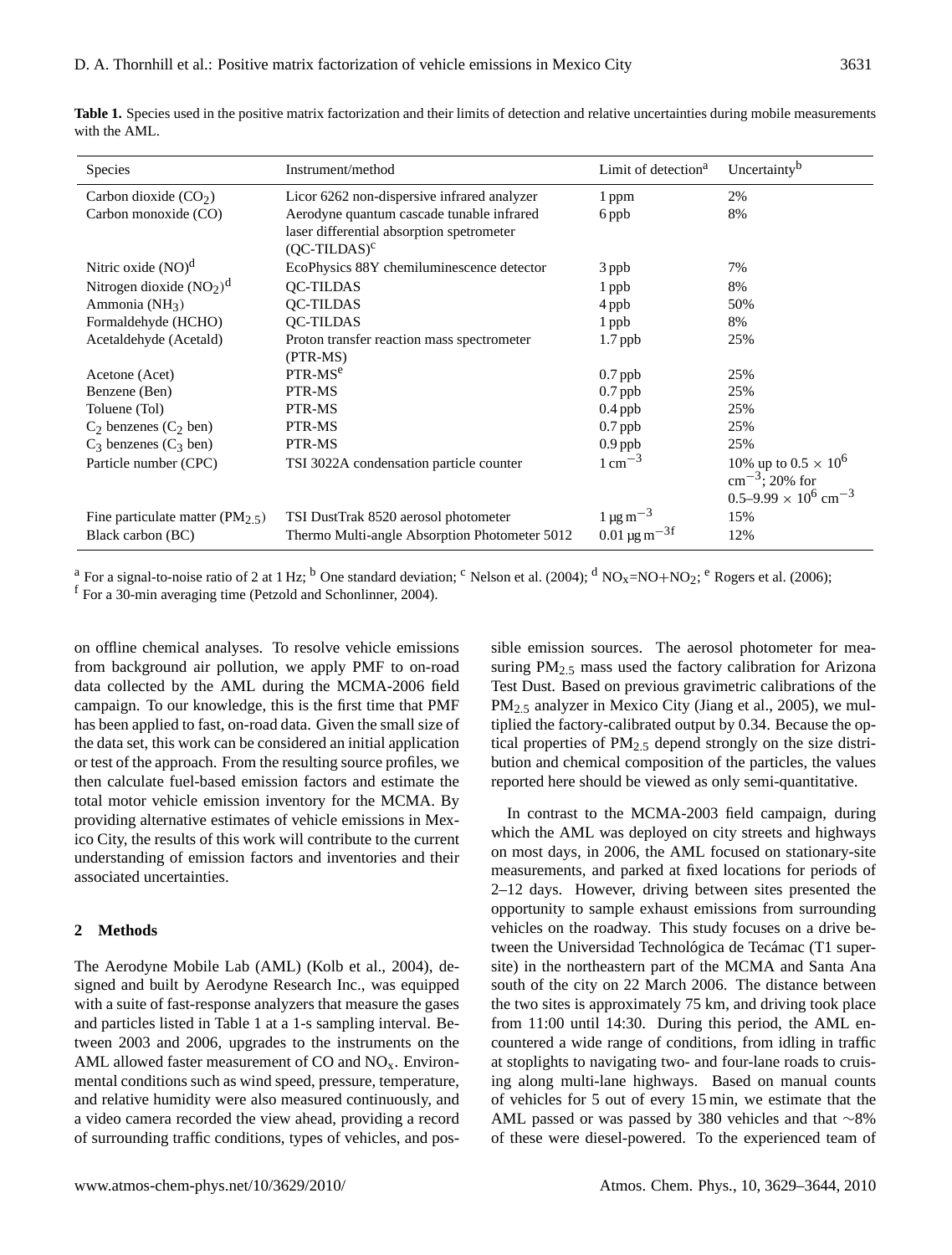researchers, nothing was overtly unusual about the road, driving conditions, or vehicle fleet encountered on this day compared to others. Drives on other days during the field campaign were too short for analysis, lacked sufficient traffic, and/or were subject to rain.

Quality assurance and control of the measurements included routine calibration of the analyzers, overblowing the inlet with "zero" air every five minutes, removal of potential self-sampling data points when the wind was blowing from the rear of the AML, and precise alignment of all time series by visual inspection.

To conduct the source apportionment, we used the United States Environmental Protection Agency's (EPA) PMF 3.0 receptor model, which is based on the Multilinear Engine 2 program (Paatero, 1999). The model assumes that concentrations at a receptor (the AML in this case) are linear combinations of different sources and solves for both the source profiles and their fractional contributions to the observations at each point in time:

$$
x_{ij} = \sum_{k=1}^{p} g_{ik} f_{kj} + e_{ij}
$$
 (1)

where  $x_{ij}$  is the observed concentration of species j at the *i*th observation in time;  $k$  is a factor (source) up to a total of  $p$ sources, where  $p$  is specified by the user;  $g_{ik}$  is the fractional contribution of source k at the *i*-th observation in time;  $f_{ki}$ is the fraction of the k-th factor that is species  $j$ ; and  $e_{ij}$  is the residual. The matrix **G**, then, contains the time series of relative contributions of each source to the observation, and **F** contains the source profiles. The objective function to be minimized by PMF is:

$$
Q = \sum_{i=1}^{n} \sum_{j=1}^{m} \frac{e_{ij}^2}{s_{ij}^2}
$$
 (2)

where *i* runs from the first measurement in time to  $n=3953$ in our case,  $j$  is one of [1](#page-2-0)3 species appearing in Table 1 with NO and  $NO<sub>2</sub>$  summed to  $NO<sub>x</sub>$  and black carbon excluded, and  $s_{ij}$  is:

$$
s_{ij} = \sqrt{(u_j x_{ij})^2 + \text{lod}_j^2}
$$
\n<sup>(3)</sup>

where  $u_j$  and lod<sub>j</sub> are the uncertainty and limit of detection, respectively, associated with each species. If the measured concentration is less than the limit of detection, then  $u_{ij}$  is assigned the value of  $5/6$  of lod<sub>j</sub>. The limits of detection and relative uncertainties for each species are based on manufacturers' specifications, calibration gas accuracies, and researchers' experience with the analyzers.

Following recommendations from a study of noise in factor analysis (Paatero and Hopke, 2003), we designated ammonia as a "weak" species within the modeling program because of its relatively low signal-to-noise ratio of 0.89. The model then triples this species' uncertainty. We tested 20 random starting points to ensure identification of the global minimum. In theory,  $Q$  will be roughly equal to the number of elements of the matrix  $\mathbf{X}$  (i.e., the product of i and j), or 51 389 in this study. Because the black carbon (BC) analyzer had a slower sampling interval of 2 s, we treated it separately from the other species and calculated its source profile after obtaining PMF results. We ran a multiple linear regression of the measured concentrations of BC against the factor contributions,  $g_{ik}$  in Eq. (1), which were derived by PMF, to solve for the BC source profiles.

To quantify uncertainty in the derived source profiles, we used the PMF model's bootstrapping capability with 500 runs and a minimum correlation coefficient of 0.6 for mapping of the bootstrap factors to the base factors. To address rotational freedom in the solution, we examined correlations between the time series of different factor contributions in "G-space" plots (Paatero et al., 2005). A lack of "edges" in the scatterplots between any two factors suggests that unrealistic rotations are not present in the solution. Furthermore, we imposed rotations in the solution by adjusting the model's FPEAK rotational parameter between  $-1$  and  $+1$  and then inspected the resulting G-space plots for improved results.

PMF requires careful interpretation of the results to ensure their physical and chemical significance. We hypothesized that we would be able to resolve at least three source factors in the on-road data: background, gasoline engine exhaust, and diesel engine exhaust. The background is defined as ambient air in the absence of vehicular emissions. It encompasses local industrial, commercial, and residential sources, as well as transported pollution. We also attempted to resolve multiple background factors and to isolate raw gasoline engine exhaust from that treated by a catalytic converter. In running the model, we systematically varied the number of factors between three and five. Interpretability was a main criterion in judging results, as used in other studies (e.g., Shrivastava et al., 2007) and recommended in a review of PMF methods (Reff et al., 2007). We evaluated the absolute and relative concentrations in each of the factors and compared the time series of source contributions against the video recording of the surrounding traffic. For example, the  $CO<sub>2</sub>$  mixing ratio in any background factors should sum to ∼380 ppm, and a gasoline factor could be identified by relatively higher CO and benzene compared to  $PM_{2.5}$ . Furthermore, any background factor's time series should be more constant than those associated with vehicles, which would show spikes when the AML happened to be sampling an exhaust plume. While all instruments listed in Table [1](#page-2-0) and used in the PMF analysis had a sampling rate of 1 s, their true time response varied from less than 1 s to ∼30 s (e.g., TSI model 3022a CPC). This variation in time response has potentially important implications for PMF analysis and the discrimination between minor source factors.

To calculate emission factors in units of grams of pollutant per liter of fuel, we applied a mass balance on carbon (Jiang et al., 2005; Singer and Harley, 2000) to the source profiles derived by PMF. Mass fractions of carbon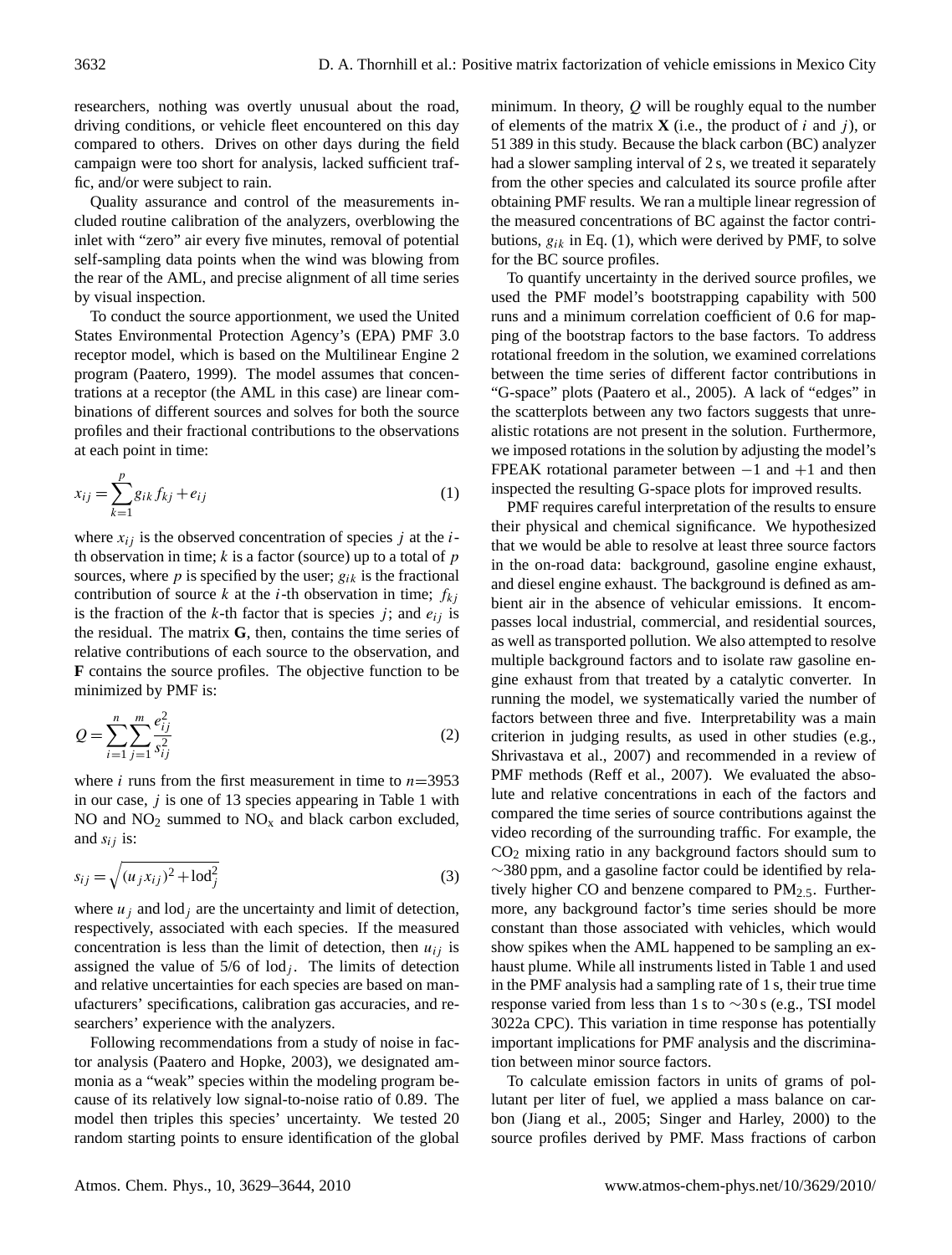in the fuel were 0.87 for both gasoline (Schifter et al., 2005) and diesel fuel (Kirchstetter et al., 1999a). The calculation required an estimate of VOC emissions to completely balance carbon in the fuel. Because the PTR-MS provided measurements of certain organic compounds but not the total, we scaled benzene by a VOC/benzene ratio of 69±7 ppb C ppb C−<sup>1</sup> (mean±standard error) measured in 60 VOC canisters collected on the AML while driving in Mexico City in 2003 (Velasco et al., 2007). We assumed a molecular weight of  $14 \text{ g}$  mol C<sup>-1</sup> for the VOC mixture, resulting in a VOC/benzene mass ratio of 74. These assumptions are reasonable, but not critical, because VOCs accounted for only 5% of carbon in gasoline exhaust and 1% in diesel exhaust. Finally, for comparison, we also computed emission factors using a method developed for the MCMA-2003 field campaign, in which we determined baseline-subtracted concentrations of all pollutants, calculated emission factors at each point in time (10-s averages) from these values, and combined the results to determine fleet averages (Jiang et al., 2005).

#### **3 Results**

Figure 1 displays an example 2-min time series of  $CO<sub>2</sub>$ , CO,  $NO<sub>x</sub>$ , benzene, and particle number measured during the drive. Concentrations vary rapidly over ranges much broader than typically seen at stationary monitoring sites. Different species are roughly correlated in time, and peaks correspond to occasions when the AML intercepted exhaust plumes from the surrounding traffic. For example, when concentrations of all species increase together at 13:13:20, the AML is merging from a side street onto a much busier thoroughfare. The large, sharp peak in all species at 13:14:41 occurs when a large tanker truck passes the AML.

The optimal number of PMF factors derived from these data is three, where one factor represents background air, the second gasoline engine exhaust, and the third diesel engine exhaust. The four- and five-factor solutions are not interpretable. In the four-factor solution, one source profile contains all the formaldehyde and no  $CO<sub>2</sub>$ , suggesting that it might represent background secondary products of atmospheric chemistry, but the time series of its contributions does not support this hypothesis. The time series has similar features to that of diesel engine exhaust. In the five-factor solution, one factor again contains all of the formaldehyde but no  $CO<sub>2</sub>$ .

The factorization is not able to distinguish between untreated gasoline exhaust and that processed by a catalytic converter. Reactions in a catalytic converter can produce ammonia incidentally, and this species therefore has the potential to be a marker of treated exhaust (Herndon et al., 2005a; Livingston et al., 2009). However, its large methodological uncertainty in this study, 50%, limits its usefulness. The factorization also does not detect emissions from alternatively



Fig. 1.  $CO_2$ ,  $CO$ ,  $NO<sub>x</sub>$ , benzene, and particle number (CPC) time series during two minutes while driving. The AML was on a lightly trafficked side street and then encountered stopped traffic at 13:14:06. It was passed by a tanker truck at 13:14:41.

fueled vehicles using liquefied petroleum gas (LPG) or compressed natural gas (CNG). Such vehicles account for only 1% of the fleet (SMA, 2008a), so their contribution to emissions is assumed to be negligible.

In the three-factor model, all PMF runs converge, and the robust Qs, from which outliers whose scaled residual exceed four are excluded, range between 185 071 and 206 130. True Qs vary from 366 229 to 382 609. Qs larger than the number of degrees of freedom are expected because of the presence of high-emitting vehicles among the population. Their dirtier emissions produce large residuals, yet must be retained in the model in order to obtain representative fleet averages.

In the G-space scatterplots, shown in the supplement [\(http://www.atmos-chem-phys.net/10/3629/2010/](http://www.atmos-chem-phys.net/10/3629/2010/acp-10-3629-2010-supplement.pdf) [acp-10-3629-2010-supplement.pdf\)](http://www.atmos-chem-phys.net/10/3629/2010/acp-10-3629-2010-supplement.pdf), factors appear to be at least weakly independent, and anticorrelation is present between the background and gasoline exhaust factor contributions and between the background and diesel exhaust factor contributions. This relationship is expected because either vehicle exhaust or the background will dominate for most 1-s time intervals. The presence of a slight "edge" in the plot between the background and diesel factors suggests that some rotational ambiguity is present in the solution (Paatero et al., 2005). Forcing rotations by varying the FPEAK parameter between  $-1$  and  $+1$ , we find that values less than or equal to −0.4 improve the appearance of Gspace plots. These rotations, however, produce background  $CO<sub>2</sub>$  levels 4–7 ppm lower than the unrotated solution's concentration of 378 ppm. Such levels are lower even than the global background; and concomitantly higher gasoline and diesel engine  $CO<sub>2</sub>$  concentrations, which when used to calculate emission factors, result in values much lower than expected. As a portion of the on-road "background" source surely reflects regional-scale vehicle emissions, some similarities between the sources are expected, so this result is not surprising. On the basis of this analysis, we conclude that the original solution is likely to represent the most correct rotation.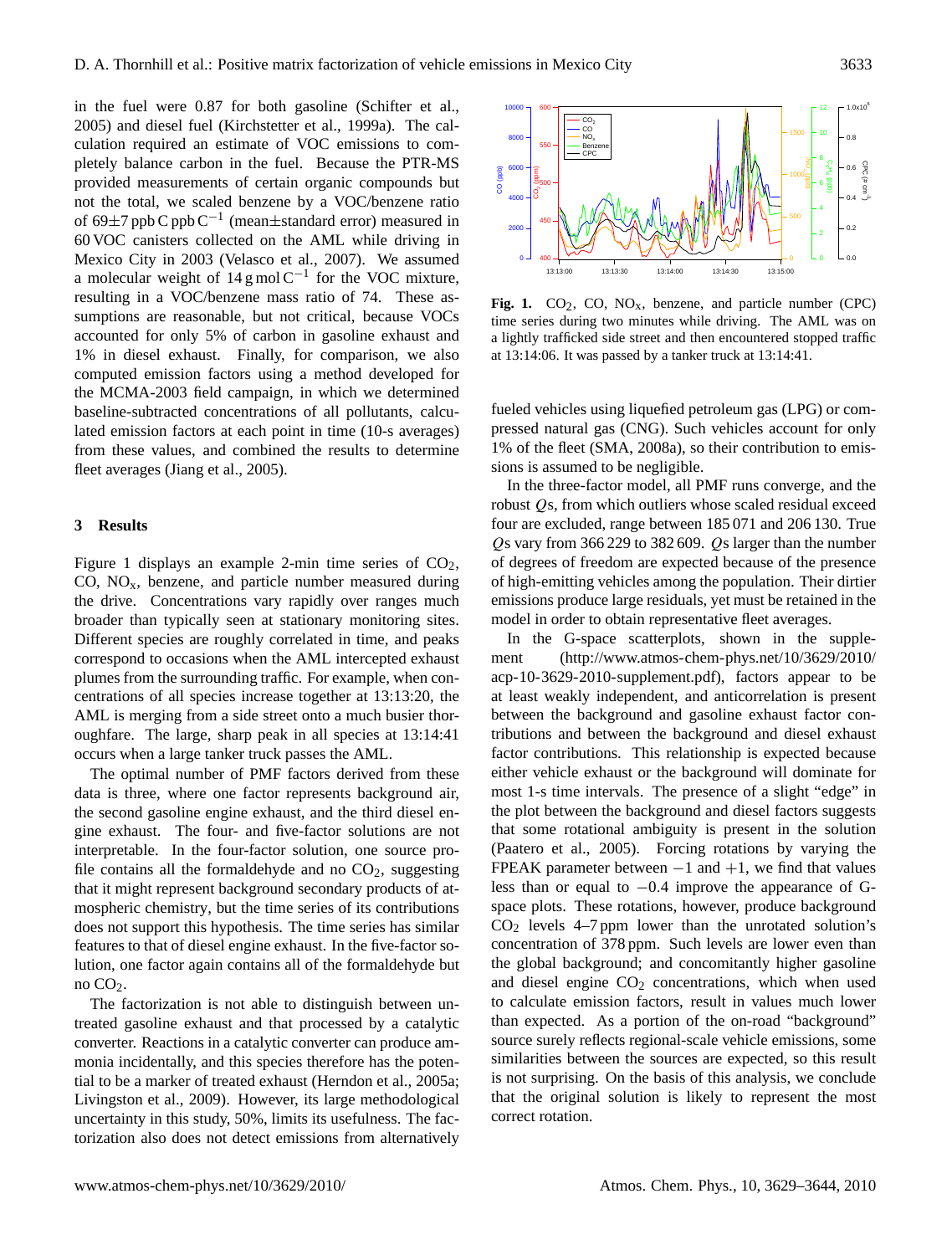

**Fig. 2.** Concentration profiles of gasoline, diesel, and background factors with error bars showing 95% confidence intervals. Concentration units vary by species, whose abbreviations are shown in Table [1.](#page-2-0)

Figure 2 depicts the source profiles derived by PMF. Based on profile concentrations and factor contribution time series shown in Fig. 3, the profiles correspond to gasoline engine exhaust, diesel engine exhaust, and background sources. The identification of diesel versus gasoline exhaust is based on well-understood differences between the two that produce large contrasts in  $CO$ ,  $NO<sub>x</sub>$ , VOC, and particulate emissions. Uncertainties in the profiles probably reflect variability in emissions with driving conditions and differences between individual vehicles.

The background factor is comprised of  $378$  ppm of  $CO<sub>2</sub>$ , 199 ppb of CO, 3.7 ppb of  $NO_x$ , 0.5 ppb of benzene, 0.8 ppb of toluene, 0.6 ppb of  $C_2$  benzenes, 0.5 ppb of  $C_3$  benzenes, 15 ppb of ammonia, 6.2 ppb of formaldehyde, 4.6 ppb of acetaldehyde, 5.2 ppb of acetone, 26 900 particles cm−<sup>3</sup> , and  $30 \,\mu g \, \text{m}^{-3}$  of PM<sub>2.5</sub>. These levels agree well with the global background level of  $CO<sub>2</sub>$  of 380 ppm; boundary layer CO and  $NO<sub>x</sub>$  concentrations of 249 $\pm$ 110 ppb and 3.7 $\pm$ 5.1 ppb, respectively, measured by aircraft during the field campaign (Shon et al., 2008); and urban background  $PM_{2.5}$  concentrations of 25–50  $\mu$ g m<sup>-3</sup> between the hours of 11:00–14:00 during the field campaign (Querol et al., 2008). The background factor accounts for the majority of several species: 89% of CO2, 80% of ammonia, 53% of formaldehyde, 70% of acetaldehyde, 81% of acetone, and 89% of  $PM_{2.5}$ . These percentages are in agreement with the expectation that nonmobile sources are responsible for the majority of ammonia and  $PM_{2.5}$  and that carbonyls from secondary production will appear in the background factor. The gasoline factor has the largest concentrations of CO and aromatics and smallest of particle number relative to the other factors; these features are consistent with emissions from gasoline engines (Sawyer et al., 2000). On a concentration basis, the diesel factor is associated with 15 times less CO, seven times more  $NO<sub>x</sub>$ , 10–14 times less aromatics, and all of the particle counts compared to the gasoline factor. The assignment of this factor follows from previous work showing that diesel engines have lower CO and hydrocarbon and higher  $NO<sub>x</sub>$  and particle emission factors relative to gasoline engines (Kirchstetter et



**Fig. 3.** Time series of PMF factor contributions; each series averages to unity. Descriptions of the video at each labeled spike appear in Table 2.

al., 1999a; Sawyer et al., 2000). We confirm the identity of the factors by examining the time series of their contributions in conjunction with the AML's video from the drive.

Figure 3 displays the time series of the factor contributions during the entire driving period. A value of one means that the contribution to a receptor at a particular point in time is equal to that averaged over the entire period. Thus, a value of five, for example, at a certain point in time means that the source represented by the factor is contributing five times as much to the observation at the receptor in that instant, compared to its contribution averaged over the entire time period. The background source's time series (thick blue line) hovers around one most of the time, while the contributions from the other gasoline and diesel sources (red and black lines) vary over a much wider range and exhibit numerous short-lived peaks. At times, the gasoline and diesel sources contribute over 20 times more than average to the observed concentrations. This behavior corresponds to the AML's sporadically intercepting exhaust plumes from surrounding vehicles with varying levels of dilution. By examining the AML's video of the view ahead of it, we can verify the identities of the factors. The 15 most prominent spikes in the figure are labeled with a letter corresponding to entries in Table 2, which describes the traffic at these points in time. In all cases, the spikes coincide with the presence of vehicles nearby, and when the diesel factor's values are large, trucks and/or buses are in view. Three of the spikes occur when the AML starts through an intersection just after the stoplight turns green. The AML may be intercepting exhaust from cross traffic that had just passed through the intersection, or it may be detecting large amounts of emissions associated with heavy accelerations of neighboring vehicles that had also been stopped at the light. While we focus on the spikes to verify the identities of the factors, in fact all data points are treated equally in the PMF analysis.

Table 3 presents fuel-based emission factors for gasolineand diesel-powered vehicles calculated from the PMF results. The column labeled "Fleet-average 2006 Gasoline" reports ranges of emission factors from gasoline-powered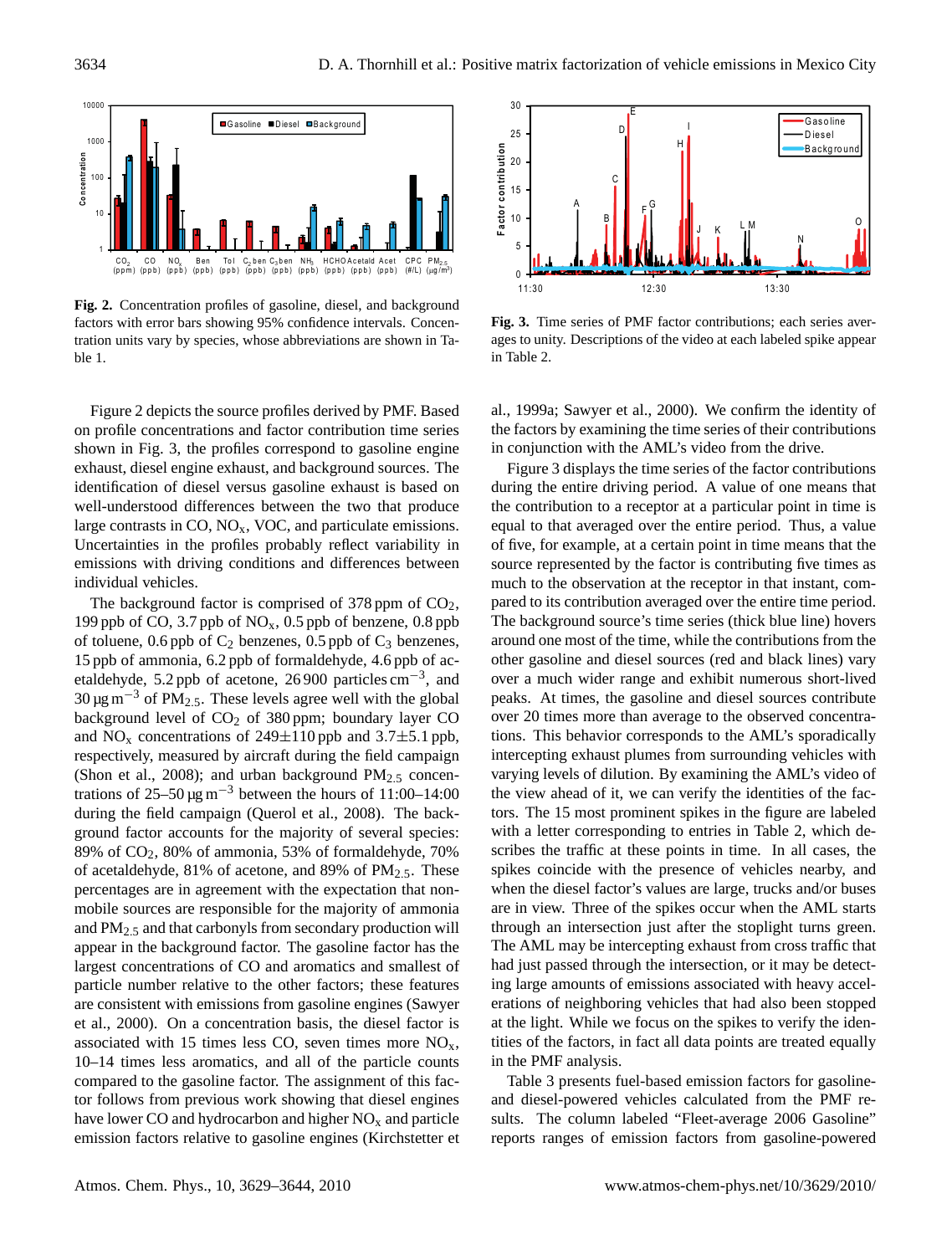| Spike    | Time     | Dominant factor | Description                                                                           |
|----------|----------|-----------------|---------------------------------------------------------------------------------------|
| A        | 11:53:08 | Diesel          | Behind a heavy-duty truck                                                             |
| B        | 12:07:19 | Both            | Heavy traffic at an intersection                                                      |
| C        | 12:11:27 | Gasoline        | Starting through an intersection on a green light where cross traffic had just passed |
| D        | 12:16:35 | <b>Both</b>     | Traffic with cars, a bus, and a truck                                                 |
| E        | 12:17:46 | Gasoline        | Starting through an intersection on a green light where cross traffic had just passed |
| F        | 12:26:02 | Both            | Accelerating from a stop in heavy traffic with cars and trucks                        |
| G        | 12:29:00 | Diesel          | In moderate traffic behind a heavy-duty truck                                         |
| H        | 12:44:03 | Gasoline        | Behind a bus                                                                          |
|          | 12:47:11 | Gasoline        | Starting through an intersection on a green light where cross traffic had just passed |
|          | 12:52:00 | Gasoline        | Close traffic with cars and buses                                                     |
| K        | 13:01:30 | Gasoline        | Among idling cars at an intersection                                                  |
|          | 13:14:41 | Diesel          | In traffic next to a heavy-duty tanker truck                                          |
| M        | 13:16:32 | Diesel          | In traffic next to the same heavy-duty tanker truck                                   |
| N        | 13:41:28 | <b>Both</b>     | Passing a bus in traffic.                                                             |
| $\Omega$ | 14:09:58 | Gasoline        | Parked on the roadside with car traffic                                               |

**Table 2.** Description of video during spikes labeled in Fig. 3.

vehicles calculated across three separate driving conditions: stop-and-go, heavy traffic, and cruising (Zavala et al., 2009b). The PMF-derived emission factors for gasolinepowered vehicles fall within the range of those calculated by the fleet-average method for all species except  $NO<sub>x</sub>$ , for which it is three times lower than even the lower end of the range. Reasons for the discrepancy are discussed in the following section. The true particle number emission factor for gasoline-powered vehicles is unlikely to be zero, as suggested by the PMF profiles. Rather, the 10–20% uncertainty in the condensation particle counter's measurements dominates the expected order-of-magnitude difference in emissions between gasoline- and diesel-powered vehicles (Beddows and Harrison, 2008).

As expected, there are substantial differences in emission factors between the different fuel types. The ratios of emission factors for diesel sources relative to gasoline sources are 0.11 for CO; 11 for  $NO_x$ ; 0.17 for benzene; 0.11–0.12 for toluene,  $C_2$  benzenes, and  $C_3$  benzenes; 1.2 for ammonia; 0.57 for formaldehyde; 0.95 for acetaldehyde; 1.3 for acetone; and  $9.7$  for  $PM_{2.5}$ . Gasoline engines dominate CO emissions and are mainly responsible for hydrocarbons, while diesel engines dominate particle number. Emission factors for NO<sub>x</sub> and PM<sub>2.5</sub> are ∼10 times higher for diesel engines, but total emissions of these pollutants from the two engine types are closer because 3.7 times more gasoline than diesel fuel is consumed in the MCMA (SMA, 2008a). Emission factors of the carbonyls formaldehyde, acetaldehyde, and acetone are similar for the two engine types.

The last two columns of Table 3 compare emission factors for all vehicles combined, gasoline- plus diesel-powered, in 2006 and 2003, calculated using the fleet-average method presented by Jiang et al. (2005). Results calculated using the fleet-average technique illustrate differences between it and the PMF method and allow evaluation of changes in emission factors between 2003 and 2006. In 2003, measurements were averaged over 10-s blocks to handle the slower response times of the  $CO$  and  $NO<sub>x</sub>$  analyzers, and we have replicated this averaging in the more recently acquired data to ensure a fair comparison. For reference, the averaging results in a difference of no more than  $\pm 5\%$  for any species, except for  $9\%$  for  $NO<sub>x</sub>$ , compared to emission factors calculated using raw 1-s measurements without averaging. Emission factors for all vehicles combined in 2006, calculated using the fleet-average method, lie in between the gasoline and diesel PMF-based values, as they should, for all species except formaldehyde and  $PM_{2.5}$ . In both cases, the fleetaverage values are higher. Results for these pollutants may be confounded by secondary sources, whose concentrations can vary substantially over the day and which account for 20–70% of formaldehyde (Garcia et al., 2006) and the majority of PM<sub>2.5</sub> (Aiken et al., 2009) in the afternoon, and/or emissions from LPG-fueled vehicles (Zavala et al., 2006). Additionally, these two pollutants, along with ammonia, acetaldehyde, and acetone, are dominated by their background concentrations. Therefore, the concentrations assigned to the vehicle exhaust factors are especially sensitive to uncertainties in the background factor because small changes in its concentrations would have disproportionate effects on the residual available for mobile sources.

Between 2003 and 2006, combined fleet-average emission factors have decreased by 15% for CO and 53% for benzene but have not changed significantly for  $NO<sub>x</sub>$  or  $PM<sub>2.5</sub>$ . CO and benzene emissions are dominated by light-duty gasolinepowered vehicles, and a shift in the light-duty fleet to newer vehicles with better functioning catalytic converters is likely to be the reason for the change (Zavala et al., 2009b). The heavy-duty fleet, which is responsible for more of the  $NO<sub>x</sub>$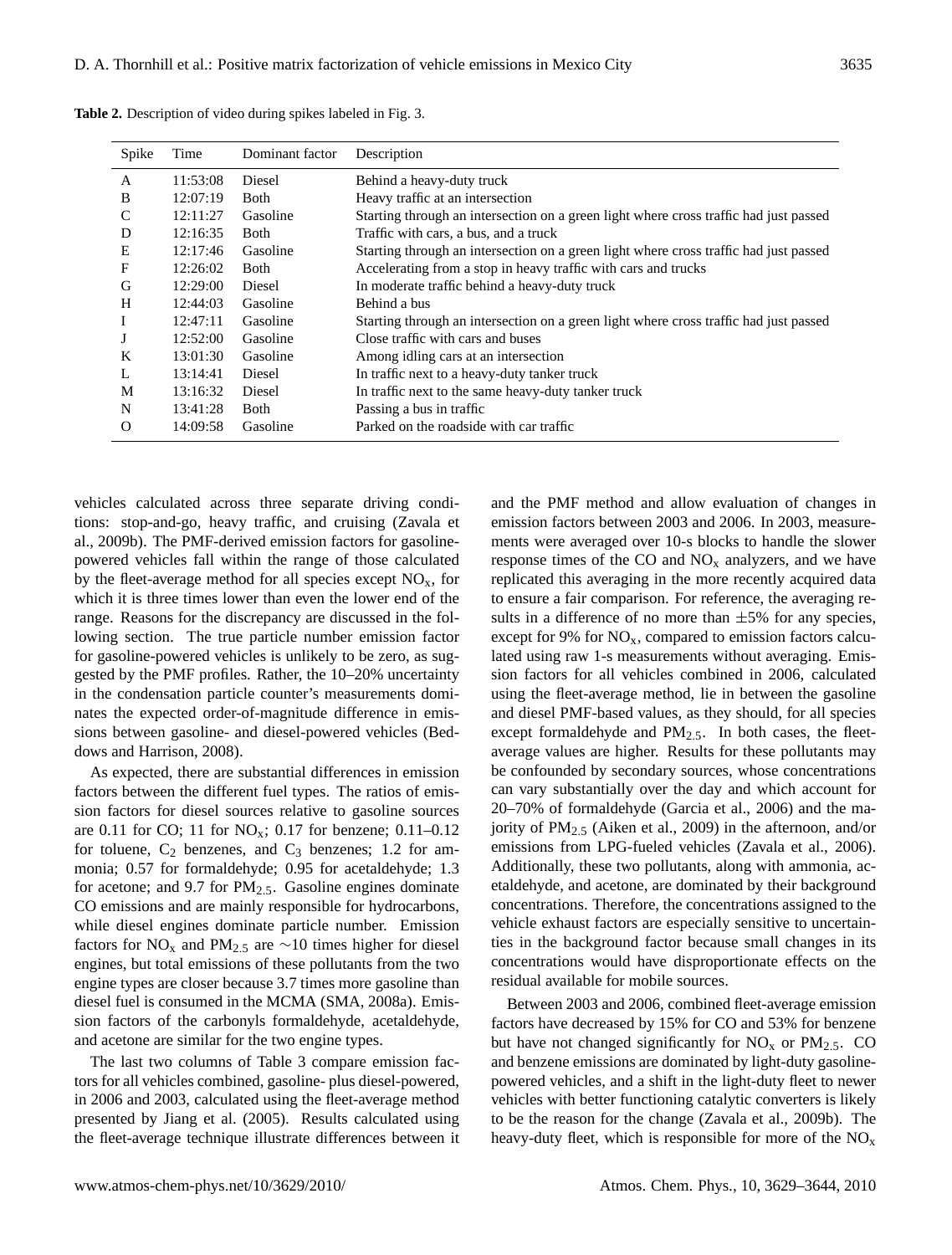| $(g \text{ kg}^{-1})$ unless<br>noted | <b>PMF</b><br>2006<br>Gasoline <sup>a</sup> | <b>PMF</b><br>2006<br>Diesel <sup>a</sup> | Fleet-average<br>2006<br>Gasoline $^{\rm b}$ | Fleet-average<br>2006<br>Combined <sup>c</sup> | Fleet-average<br>2003<br>Combined <sup>c</sup> |
|---------------------------------------|---------------------------------------------|-------------------------------------------|----------------------------------------------|------------------------------------------------|------------------------------------------------|
| CO                                    | 251                                         | 28                                        | 89-380                                       | $159 \pm 14$                                   | $190 + 3$                                      |
|                                       | (180, 252)                                  | (0, 39)                                   |                                              |                                                |                                                |
| $NOx$ (as $NO2$ )                     | 3.3                                         | 38                                        | $10 - 19$ <sup>d</sup>                       | $22 + 2$                                       | $19.0 \pm 0.2$                                 |
|                                       | (2.6, 3.5)                                  | (36, 113)                                 |                                              |                                                |                                                |
| Benzene                               | 0.64                                        | 0.11                                      | $0.33 - 0.76$                                | $0.28 \pm 0.03$                                | $0.60 \pm 0.01$                                |
|                                       | (0.46, 0.66)                                | (0.03, 0.13)                              |                                              |                                                |                                                |
| Toluene                               | 1.3                                         | 0.2                                       | $0.5 - 1.7$                                  | $0.9 \pm 0.1$                                  | <b>NA</b>                                      |
|                                       | (1.0, 1.4)                                  | (0.0, 0.2)                                |                                              |                                                |                                                |
| $C2$ benzenes                         | 1.5                                         | 0.2                                       | $0.75 - 1.8$                                 | $1.2 \pm 0.1$                                  | NA                                             |
|                                       | (1.1, 1.5)                                  | (0.0, 0.2)                                |                                              |                                                |                                                |
| $C_3$ benzenes                        | 1.2                                         | 0.1                                       | $0.5 - 0.9$                                  | $0.9 \pm 0.1$                                  | NA.                                            |
|                                       | (0.8, 1.2)                                  | (0.0, 0.2)                                |                                              |                                                |                                                |
| Formaldehyde                          | 0.26                                        | 0.15                                      | $0.25 - 0.40$                                | $0.53 \pm 0.05$                                | NA                                             |
|                                       | (0.19, 0.30)                                | (0.00, 0.18)                              |                                              |                                                |                                                |
| Acetaldehyde                          | 0.12                                        | 0.11                                      | $0.09 - 0.12$                                | $0.13 \pm 0.01$                                | NA.                                            |
|                                       | (0.09, 0.13)                                | (0.07, 0.36)                              |                                              |                                                |                                                |
| Acetone                               | 0.09                                        | 0.11                                      | $0.04 - 0.09$                                | $0.11 \pm 0.01$                                | NA.                                            |
|                                       | (0.06, 0.10)                                | (0.004, 0.34)                             |                                              |                                                |                                                |
| Ammonia                               | 0.08                                        | 0.10                                      | NA                                           | $0.13 \pm 0.01$                                | NA                                             |
|                                       | (0.06, 0.10)                                | (0.04, 0.26)                              |                                              |                                                |                                                |
| Particle number                       | $\Omega$                                    | $1.33 \times 10^{16}$                     | NA                                           | $9.0 \pm 0.9 \times 10^{15}$                   | <b>NA</b>                                      |
| $(\# \text{ kg}^{-1})$                | $(0,8.5 \times 10^{13})$                    | $(1.32 \times 10^{16},$                   |                                              |                                                |                                                |
|                                       |                                             | $1.33 \times 10^{16}$                     |                                              |                                                |                                                |
| $PM_{2.5}$ <sup>e</sup>               | 0.04                                        | 0.37                                      | NA                                           | $0.66 \pm 0.07$                                | $0.7 \pm 1.4$                                  |
|                                       | (0.00, 0.07)                                | (0.15, 1.40)                              |                                              |                                                |                                                |
| BC                                    | 0.0                                         | 1.4                                       | <b>NA</b>                                    | $0.9 + 0.2$                                    | $0.27 \pm 0.02$                                |
|                                       | (0.0, 0.0)                                  | (1.3, 1.6)                                |                                              |                                                |                                                |

**Table 3.** Fuel-based emission factors in 2006 and 2003.

<sup>a</sup> Calculated from PMF-derived source profiles. Values in parentheses are 95% confidence intervals. <sup>b</sup> Range presented for stop-and-go, traffic, and cruise conditions (Zavala et al., 2009b). <sup>c</sup> Combined gasoline and diesel fleet averages and standard errors calculated using the method of Jiang et al. (2005). <sup>d</sup> NO only, converted to mass of NO<sub>2</sub> for comparison. <sup>e</sup> This estimate does not include the additional uncertainty imposed by the limitations of the  $PM_{2.5}$  measurement method, as discussed in the text.

and PM2.<sup>5</sup> emissions, has a much slower rate of turnover, and there is less room for improvement in its emissions because of the absence of control systems (e.g., catalytic converters or particle traps), that create a stark contrast between older and newer vehicles. One caveat in comparing results from the two years is that the sample composition (i.e., fraction of gasoline- versus diesel-powered vehicles) may have differed between 2003, with 75 h of driving over 13 days, and 2006, with 3.5 h over a single day.

### **4 Discussion**

We have successfully applied PMF for the separation of both gasoline and diesel engine exhaust from background sources in a roadway environment at high time resolution. To subdivide the background sources, additional species are required, but among those we considered, none were able to resolve

other factors. We were not able to distinguish between exhaust from gasoline-powered vehicles with catalytic converters from those without. PMF using rapid (1-s sample rate), real-time, driving data may be limited in its ability to identify positively more than three major factors in this case due to a small data set (one drive day and no particle speciation other than BC), noise levels in instruments, and various instrument time responses (as evident in Fig. 1).

A natural point of comparison for the application of PMF in the MCMA is Los Angeles, another large city in North America whose air pollution problem is dominated by vehicle emissions. PMF applied to one-hour particulate and gaseous measurements at two sites downwind of Los Angeles yielded six factors (Eatough et al., 2007; Grover and Eatough, 2008). More detailed speciation of particulate matter and the use of stationary sites rather than a mobile roadway platform, whose milieu was dominated by vehicle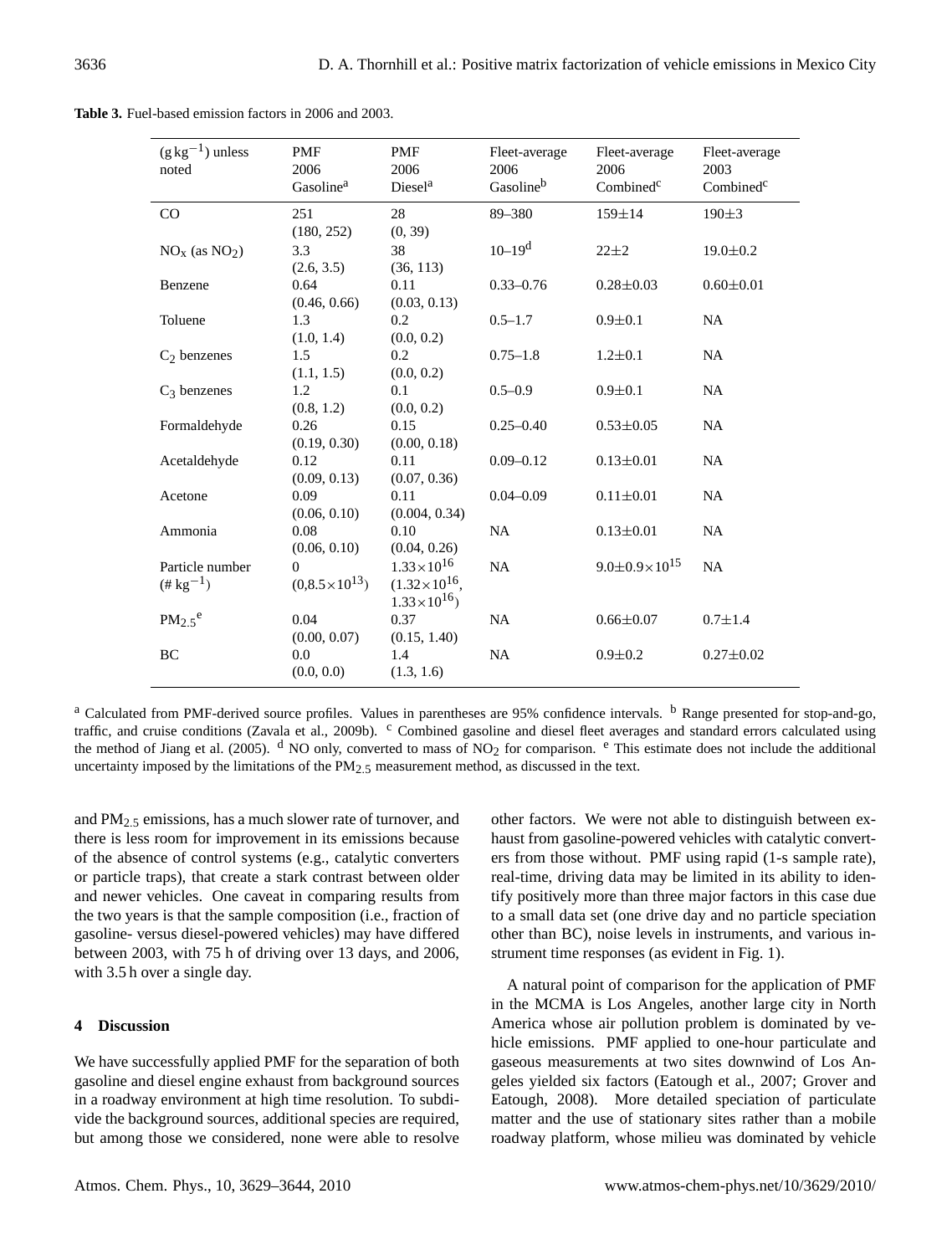exhaust, likely enabled the resolution of more factors. In the MCMA, gasoline engine exhaust accounted for 12% of  $NO<sub>x</sub>$  and diesel for 86% (and background sources for the remaining 2%). Downwind of Los Angeles, the diesel exhaust factor contained nearly all of the  $NO<sub>x</sub>$  associated with local mobile sources in Riverside but very little of it in Rubidoux. There, the gasoline exhaust factor contained the majority of  $NO<sub>x</sub>$ , and the discrepancy is not addressed. Downwind of Los Angeles,  $4-9\%$  of  $PM_{2.5}$  was attributed to gasoline vehicle sources and 11–13% to diesel, with the remain-

ing assigned to secondary nitrate, photochemical, organic, and primary sources of emissions. In the MCMA, a smaller share of  $PM_{2.5}$  was apportioned to vehicular emissions: 1% to gasoline engine exhaust and 9% to diesel. In Los Angeles, all of the elemental carbon was apportioned to diesel sources, while in Mexico City, only 65% of BC was apportioned to diesel engine exhaust. The remaining 34% and 1% were apportioned to the background and gasoline exhaust, respectively. While vehicles dominate pollutant emissions in both cities, Mexico City appears to have a larger share of non-vehicular sources of combustion-related particulate emissions, perhaps from industrial activity, roadside food vendors, and biomass burning (Moffet et al., 2008).

Differences in gasoline engine emission factors, especially for  $NO<sub>x</sub>$ , between the fleet-average method (Zavala et al., 2009b) and PMF method may be attributed at least partially to the inclusion of idling in the PMF analysis. The PMF-based emission factors represent a composite across all driving conditions, including idling, stop-and-go activity, and cruising along surface streets and highways. During the drive, the AML spent 17% of its time stopped in traffic, mainly at stoplights, where it was surrounded by idling vehicles. In a study in Mexicali using the AML, Zavala et al. (2009a) showed that  $NO<sub>x</sub>$  emission factors were 3–5 times lower during idling compared to other driving modes, and measurements using on-board emissions monitors in urban driving conditions found  $NO<sub>x</sub>$  emission factors to be 1.3, 2.5, and 3.2 times lower during idling compared to accelerating, cruising, and decelerating, respectively (Tong et al., 2000). Therefore, we would expect idling-influenced emission factors to be lower than those associated with motion. For benzene, the PMF-derived emission factors fall near the upper end of the range across different driving modes determined by the fleet-average method, consistent with previous findings if idling is influencing the result. The PMF-derived emission factor for CO would also be expected to fall near the upper end of the range, as its value during idling, stopand-go, and low-speed driving has been found to be 2–2.5 times higher than during cruising at speeds above  $56 \text{ km h}^{-1}$ . With a PMF-based CO emission factor of 251 g kg<sup>-1</sup> versus a range of  $89-380$  g kg<sup>-1</sup> across specific driving conditions, the numbers do not clearly support nor discredit the hypothesis about idling. Because the fuel consumption rate of vehicles is approximately three times lower when idling than while in motion, on average (Frey et al., 2003; Khan et al., 2009), idling could be overrepresented in this analysis, leading to an underestimate of  $NO<sub>x</sub>$  and overestimate of CO emissions. On the other hand, studies that do not correctly account for idling are subject to the opposite bias.

A remote sensing study of 11 289 gasoline-powered vehicles at four sites in Mexico City in 2006 (Schifter et al., 2008) produced measurements that can be compared to the emission factors shown in Table 3. Fuel-based emission factors were not directly reported, but on the basis of emission factors reported for a similar remote sensing study in 2000 (Schifter et al., 2005) and the percent change in exhaust gas concentrations reported in 2006 relative to the year 2000, adjusted to match the vehicle specific powers in each year (Schifter et al., 2008), we calculate that CO and  $NO<sub>x</sub>$  emission factors in 2006 were  $121 \pm 14$  and  $11.1 \pm 2.6$  g L<sup>-1</sup>, respectively. This calculation assumes that the fuel's carbon content and density did not change between 2000 and 2006. Adjusted to the same units using gasoline density, the CO emission factor quantified using the AML with PMF in 2006 is 2.1 $\pm$ 0.4 times higher, and the NO<sub>x</sub> emission factor is 3 $\pm$ 1 times lower compared to the ones measured by remote sensing.

Differences between the remote sensing and AML results may stem from the AML's ability to capture emissions during idling and stop-and-go traffic, conditions not monitored by remote sensing. As discussed above, CO emission factors are higher and  $NO<sub>x</sub>$  emission factors are lower during idling compared to other driving conditions (Zavala et al., 2009a), and we know from the AML's video record that at stoplights, it was surrounded by idling vehicles. Additionally, differences in driving conditions among the two studies would produce differences in the observed emissions.

Gasoline-powered vehicles in Mexico City are much dirtier, on average, than those in the US for certain pollutants but comparable for others. The CO emission factor in the MCMA is 8–13 times higher than that measured across four sites in the US by remote sensing between 2005–2007 (Bishop and Stedman, 2008) and in the Caldecott Tunnel in the San Francisco Bay Area in 2006 (Ban-Weiss et al., 2008a). CO emission factors have fallen by a factor of four or more over the past decade in the US, so in some ways the MCMA's vehicle fleet resembles that of the US from over 10 years ago. The MCMA's carbonyl emission factors are also substantially higher than found in the US. Compared to measurements in the Caldecott Tunnel in 2006 (Ban-Weiss et al., 2008b), formaldehyde and acetaldehyde emission factors from gasoline-powered vehicles in the MCMA are 17 times higher. Fuel-based emission factors of formaldehyde do not vary significantly with driving conditions (Zavala et al., 2009a), so this species is not expected to be subject to bias associated with the inclusion of idling. Given the large differences in CO and aldehyde emission factors between the US and Mexico City, it seems surprising that the  $NO<sub>x</sub>$  emission factor determined by PMF is within 10% of that from the Caldecott Tunnel (Ban-Weiss et al., 2008b). However, the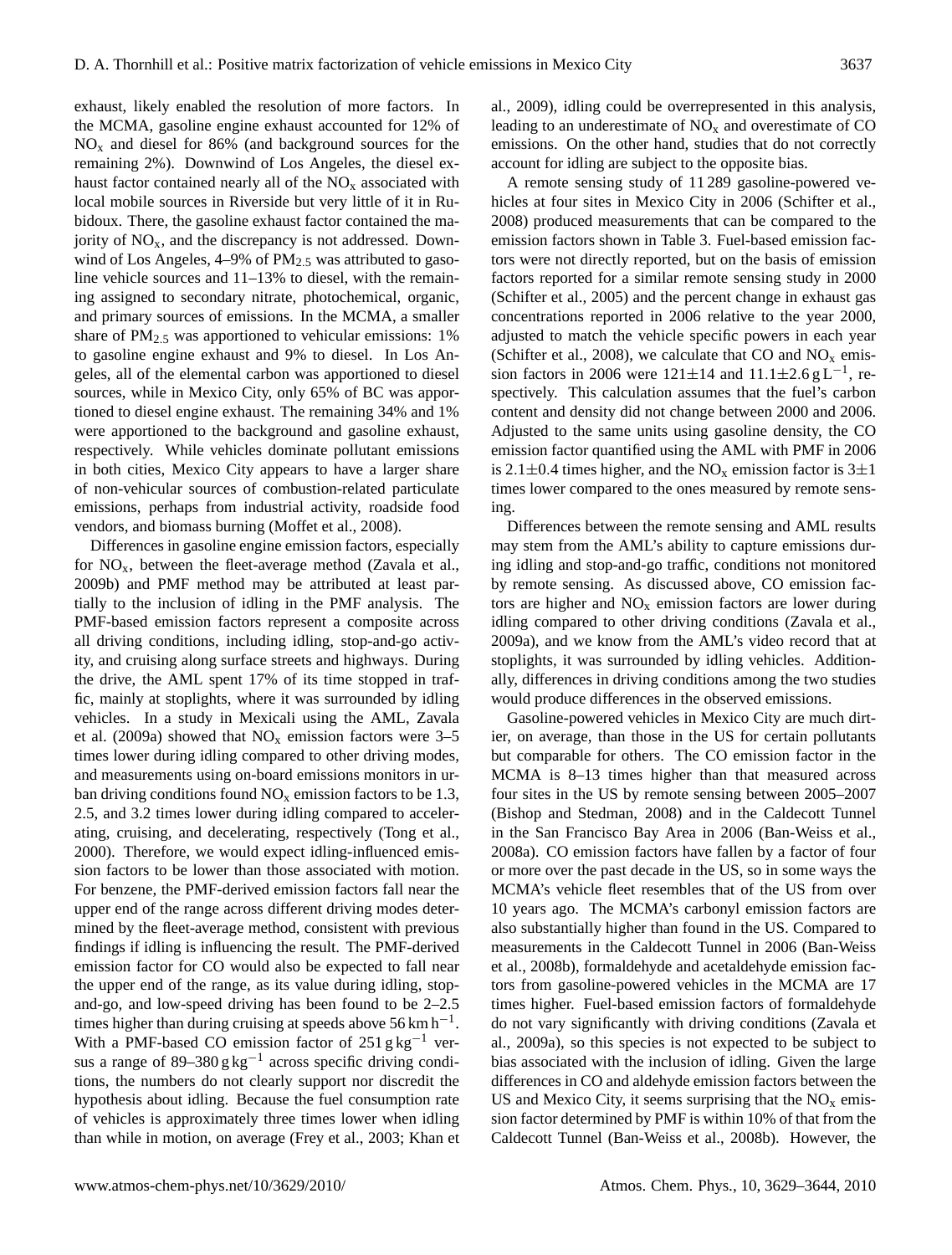$NO<sub>x</sub>$  emission factor we derived using the fleet-average technique (Zavala et al., 2009b) is at least three times higher than found in the US; again, the PMF-based value may represent a lower bound because of the inclusion of idling. Because of the semi-quantitative nature of the  $PM_{2.5}$  technique, we have omitted it from this analysis. At the very least, these comparisons suggest that there is great potential for reducing emissions of CO and aldehydes from gasoline-powered vehicles in the MCMA.

Much of the contrast between the two countries is probably attributable to differences in the age distribution of the vehicle fleet and in inspection and maintenance standards. Newer vehicles feature technological improvements in engine design and emissions control systems that lead to more efficient operation and reduced emissions. In the US, emission factors of vehicles that are 10–12 years old are ∼4 times higher than those of vehicles five years old or younger (Bishop and Stedman, 2008). Chases of vehicles by a mobile laboratory in Macao in 2004 found CO emission factors of  $230 \text{ g kg}^{-1}$  for passenger cars at least 10 years old and 32 g kg−<sup>1</sup> for newer cars, a factor of seven difference (Tang and Wang, 2006). The MCMA's policy Hoy No Circula, which restricts vehicles from driving on certain days according to their license plate numbers, may have slowed the improvement in emissions from passenger cars because some households acquire additional vehicles for use on alternating days, and these tend to be older (Davis, 2008) and therefore more polluting. Differences in emission factors may also stem from the fact that tunnel studies and remote sensing studies are restricted to a single site, in contrast to the mobile laboratory which is exposed to a larger variety of driving conditions.

Emission factors from diesel-powered vehicles in the MCMA are more similar to those found in the US. In contrast to gasoline-powered vehicles, which have been subject to strict emissions regulations, diesel-powered vehicles have not had to employ emissions control systems until very recently, so there has been considerably less variability in diesel-powered vehicle emissions over time, especially for NO<sup>x</sup> (Ban-Weiss et al., 2008b; Yanowitz et al., 2000). Measurements from the Caldecott Tunnel in 2006, Colorado in 2005, and the Squirrel Hill Tunnel in Pittsburg, Pennsylvania in 2002 produced diesel  $NO<sub>x</sub>$  emission factors of 40, 50, and  $45 \text{ g kg}^{-1}$ , respectively (Ban-Weiss et al., 2008b; Burgard et al., 2006; Grieshop et al., 2006). The MCMA's value of 38 g kg<sup>-1</sup> derived by PMF is similar. The agreement in the emission factor for  $NO<sub>x</sub>$ , the most significant diesel-related gaseous pollutant aside from  $CO<sub>2</sub>$ , adds confidence to our results from Mexico City. Diesel emission factors for particle number are 2–3 times higher in the MCMA than in the Caldecott Tunnel (Ban-Weiss et al., 2009; Kirchstetter et al., 1999a). CO emission factors from the tunnel are highly uncertain (Harley, R., 2010, personal communication), so we exclude this species from the comparison. Emission factors of formaldehyde and acetaldehyde in the MCMA are 1.2–2.5 times higher than measured in the Caldecott Tunnel in 2006 (Ban-Weiss et al., 2008a), and that of BC is 1.7 times higher (Ban-Weiss et al., 2009). Some differences between studies may also be attributable to the use of different instrumentation, especially for particles. For example, the Caldecott study uses a water-based CPC for particle number and an aethalometer for BC, while the AML uses a butanol-based CPC and multi-angle absorption photometer for BC. A second difference is the inclusion of idling in the PMF analysis. Diesel engine  $NO<sub>x</sub>$  and BC emission factors are lower during idling (Coelho et al., 2009; Huai et al., 2006; Khan et al., 2006; Shah et al., 2004; Zhai et al., 2008), but the influence is expected to be smaller than for gasoline-powered vehicles because the emission factors (fuel-based) vary less as a function of engine load.

To estimate total emissions from on-road motor vehicles, shown in Table 4, we multiply the emission factors presented in Table 3 by fuel densities of  $0.732 \text{ kg L}^{-1}$  for gasoline (Schifter et al., 2005) and 0.84 kg L−<sup>1</sup> for diesel (Kirchstetter et al., 1999a) and total fuel consumption of  $7.66 \times 10^9$  L of gasoline and  $2.02 \times 10^9$  L of diesel fuel in the MCMA in 2006 (SMA, 2008a). The calculation assumes that the vehicles encountered during the AML's drive are representative of the MCMA's fleet, and thus our estimates are approximate. In the table, the ranges shown in parentheses are the 95% confidence intervals, based on propagation of uncertainties associated with the emission factors shown in Table 3. For total VOCs, which were not directly measured, we scale total benzene emissions by the on-road VOC/benzene ratio obtained in 2003 (see Sect. 2). Alternatively, if we calculate VOC emissions by multiplying CO emissions by the VOC/CO mass ratio of 0.13–0.21 measured in a remote sensing study in the MCMA in 2006 (Schifter et al., 2008), as done by Zavala et al. (2009b), we obtain a range which encompasses the initial estimate. Results from the present study suggest that gasoline-powered vehicles are responsible for 97% (58– 98%) of mobile source emissions of CO, 22% (18–57%) of NOx, 95–97% (59–100%) of each aromatic species, 72–85% (43–100%) of each carbonyl species, 74% (44–100%) of ammonia, negligible amounts of particle number, 26% (0–84%) of  $PM_{2.5}$ , and 2% (0–10%) of BC, where the values in parentheses indicate the 95% confidence interval associated with each estimate. Diesel-powered vehicles account for the balance, assuming that the contribution to emissions from the fleet's 1% of LPG- and CNG-powered vehicles is negligible.

Because of the nature of the experiment, estimates using the AML do not include cold-start emissions, which in the US account for roughly 10% of emissions from gasolinepowered vehicles (Singer et al., 1999). In Mexico, the fractions are likely to be lower because of the reduced prevalence of catalytic converters (and thus higher running exhaust emissions). Additionally, the results may overemphasize idling conditions, possibly resulting in an underestimate of  $NO<sub>x</sub>$  and overestimate of CO emissions. However, estimates of the inventory that do not correctly account for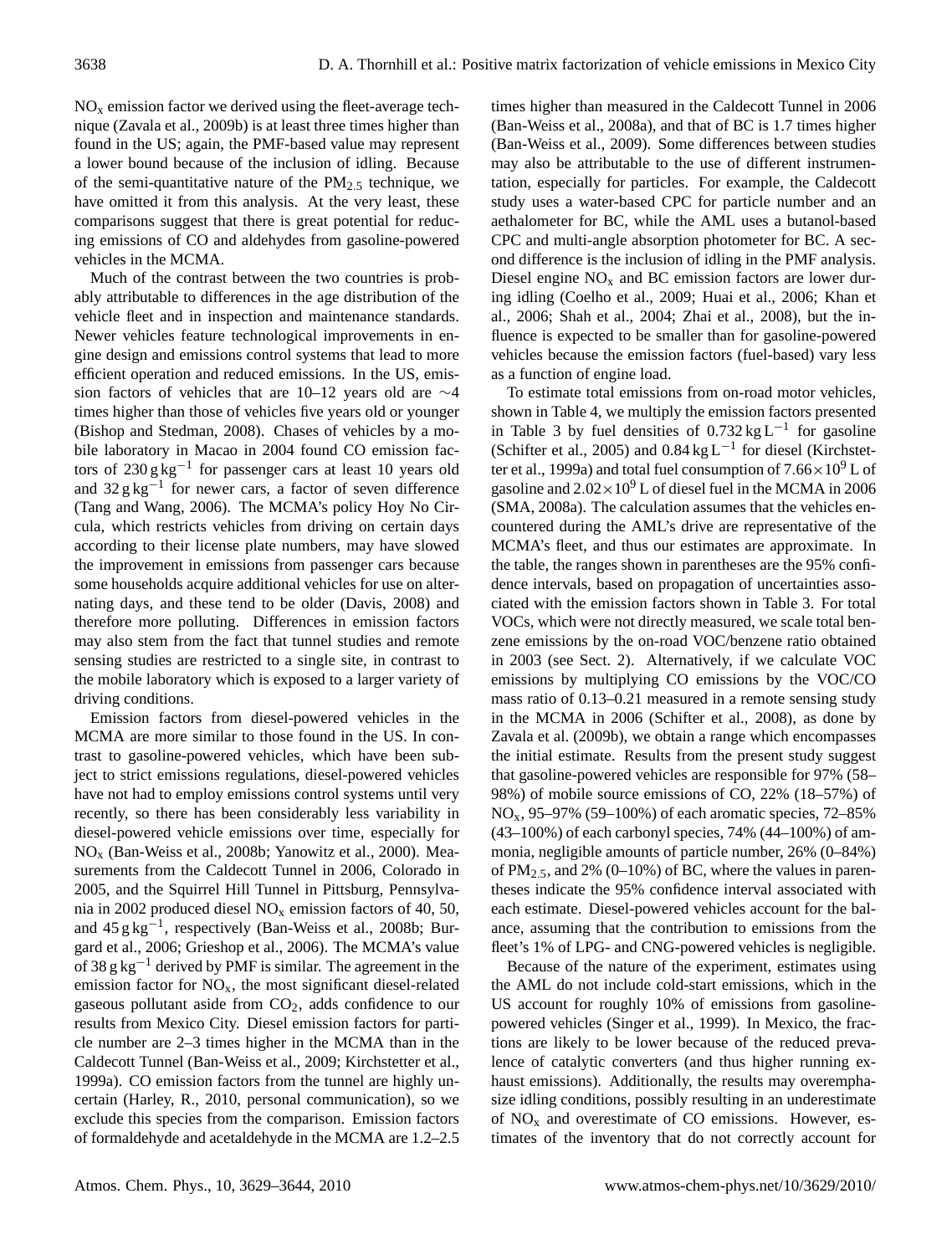| (metric tonnes $yr^{-1}$ )<br>unless noted | This study <sup>a</sup>            |                                                      | Official inventory <sup>b</sup>                                 |           |           |           |
|--------------------------------------------|------------------------------------|------------------------------------------------------|-----------------------------------------------------------------|-----------|-----------|-----------|
|                                            | Gasoline                           | Diesel                                               | Total                                                           | Gasoline  | Diesel    | Total     |
| CO                                         | 1400000<br>$(1000000 - 1400000)$   | 48 000<br>$(0-70000)$                                | 1 400 000<br>$(1000000 - 1500000)$                              | 1717384   | 259415    | 1976799   |
| $NOx$ (as $NO2$ )                          | 19 000<br>$(15000 - 20000)$        | 64 000<br>$(61000 - 191000)$                         | 82000<br>$(78000 - 210000)$                                     | 110824    | 48717     | 159541    |
| <b>VOC</b>                                 | NA                                 | NA.                                                  | 280000<br>$(260000 - 280000)$<br>$182000 - 294000$ <sup>c</sup> | 158 506   | 34788     | 193 294   |
| Benzene                                    | 3600<br>$(2600 - 3700)$            | 200<br>$(60 - 230)$                                  | 3800<br>$(2800 - 3900)$                                         | <b>NA</b> | <b>NA</b> | 3514      |
| Toluene                                    | 7400<br>$(5400 - 7700)$            | 300<br>$(0 - 300)$                                   | 7600<br>$(5600 - 7900)$                                         | <b>NA</b> | NA        | 14850     |
| $C2$ benzenes                              | 8200<br>$(5900 - 8500)$            | 300<br>$(0 - 340)$                                   | 8400<br>$(6200 - 8700)$                                         | NA        | NA        | NA        |
| $C_3$ benzenes                             | 6500<br>$(4700 - 6800)$            | 230<br>$(0 - 270)$                                   | 6700<br>$(4900 - 7000)$                                         | <b>NA</b> | NA        | NA        |
| Formaldehyde                               | 1500<br>$(1100 - 1700)$            | 300<br>$(0 - 300)$                                   | 1700<br>$(1300 - 1900)$                                         | NA        | NA        | 1678      |
| Acetaldehyde                               | 680<br>$(480 - 740)$               | 190<br>$(110-610)$                                   | 860<br>$(660 - 1280)$                                           | <b>NA</b> | NA        | 541       |
| Acetone                                    | 490<br>$(340 - 570)$               | 200<br>$(80 - 570)$                                  | 670<br>$(490 - 1060)$                                           | <b>NA</b> | NA        | NA        |
| Ammonia                                    | 460<br>$(320 - 550)$               | 160<br>$(70 - 440)$                                  | 620<br>$(450 - 910)$                                            | 4 2 0 1   | 150       | 4351      |
| Particle number<br>$(\# \text{ yr}^{-1})$  | $\Omega$<br>$(0-4.8\times10^{17})$ | $2.3 \times 10^{19}$<br>$(2.2 - 2.3 \times 10^{19})$ | $2.3 \times 10^{19}$<br>$(2.2 - 2.3 \times 10^{19})$            | <b>NA</b> | NA        | <b>NA</b> |
| PM <sub>2.5</sub>                          | 210 <sup>d</sup><br>$(0 - 400)$    | 620 <sup>d</sup><br>$(260 - 2380)$                   | 830 <sup>d</sup><br>$(410 - 2610)$                              | 842       | 2993      | 3835      |
| BC                                         | 60<br>$(-130-250)$                 | 2500<br>$(2200 - 2700)$                              | 2500<br>$(2200 - 2800)$                                         | <b>NA</b> | NA        | <b>NA</b> |

**Table 4.** Total emissions in 2006 from on-road motor vehicles in Mexico City.

<sup>a</sup> Not including cold-start emissions. 95% confidence interval shown in parentheses. <sup>b</sup> SMA (2008a, b). <sup>c</sup> Alternative estimate from multiplying CO by a remote-sensing-based VOC/CO ratio of 0.13–0.21 (Schifter et al., 2008). <sup>d</sup> This estimate does not include the additional uncertainty imposed by the limitations of the  $PM_{2.5}$  measurement method, as discussed in the text.

emissions during idling may produce bias in the opposite direction. Idling is estimated to account for 5–9% of fuel consumption by light-duty vehicles (Frey et al., 2003; Carrico et al., 2009).

Compared with the official mobile source inventory (SMA, 2008a,b), shown in Table 4, our estimates of emissions of CO and  $NO<sub>x</sub>$  are lower while our estimates of VOCs are higher. Using the fleet-average approach and a larger sample size, we (Zavala et al., 2009b) reached a similar conclusion for the gasoline-powered portion of the inventory. CO emissions predicted by this study are 26% lower than the official inventory's, and even if we increase our estimate by 10% to account for cold starts, the upper limit of the 95% confidence interval still falls below the official inventory's value. Our VOC estimate is 46% higher than that in the official inventory. Adding cold starts and evaporative emissions would exacerbate the discrepancy, strongly suggesting that the official inventory underestimates VOC emissions. Our  $NO<sub>x</sub>$  emissions are 48% lower than those in the official inventory, but the addition of cold starts and consideration of idling could bring the two estimates closer together. However, even if we multiply the gasoline-related  $NO<sub>x</sub>$  emissions by a factor of three (to agree with results from fleet-average and remote sensing techniques), the new total emissions would still fall 24% below the official inventory. In contrast with CO, for which the discrepancy falls in the same direction for both gasoline- and diesel-powered vehicles, with  $NO<sub>x</sub>$ , the discrepancy lies in opposite directions for each of the two vehicle types. Compared to the official inventory, our inventory is 83% lower for gasoline-powered vehicles and 31% higher for diesel-powered ones. Emissions of formaldehyde and benzene agree well between the two inventories, while ours contains less ammonia, more acetaldehyde, and less toluene than does the official one. The PMF-based estimate of  $PM<sub>2.5</sub>$  emissions is nearly five times lower than the official inventory's, but confidence in the comparison is not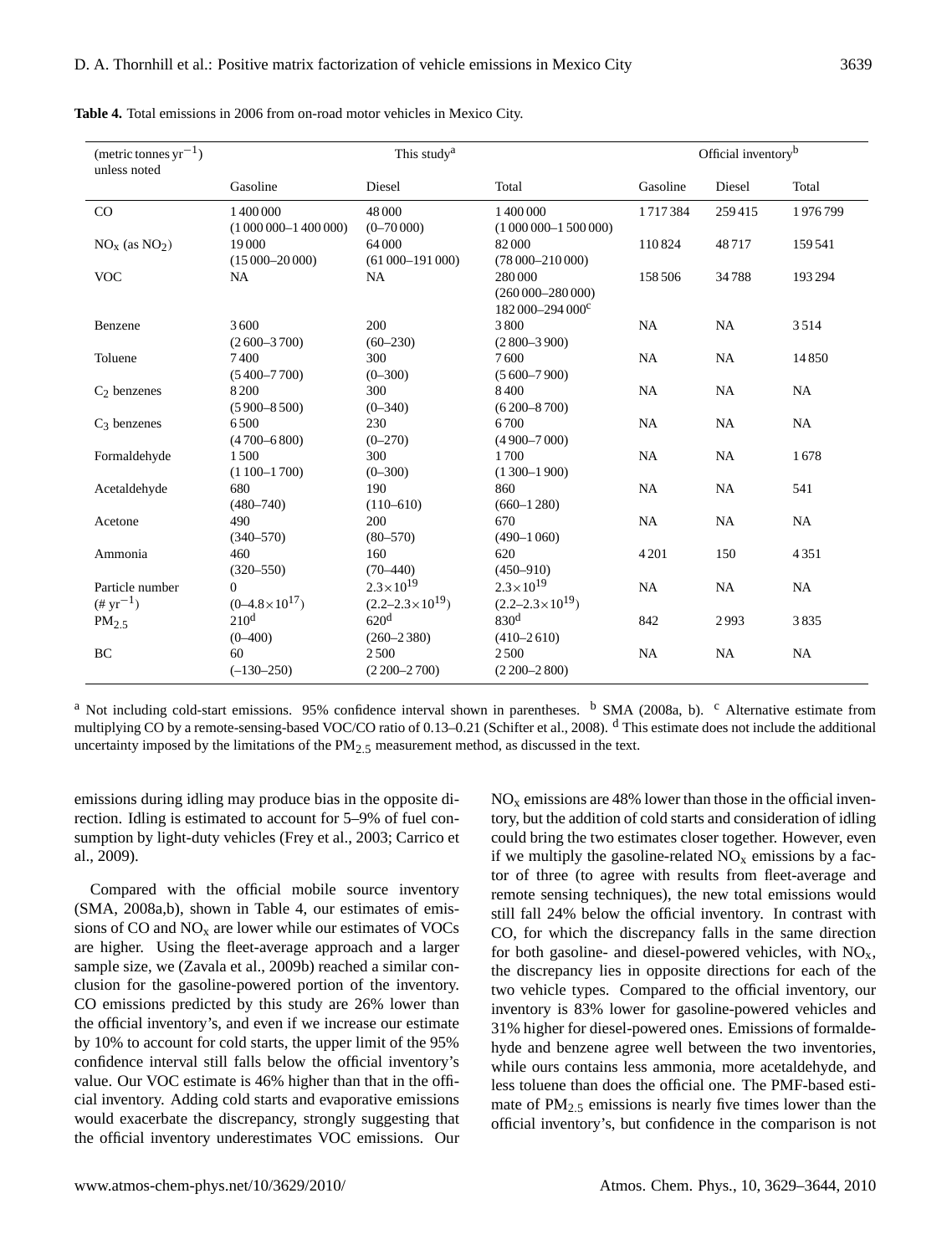high because of uncertainties in the light-scattering method used in this study for quantifying  $PM_{2.5}$ . Meanwhile, measurements of organic  $PM_1$  suggest that  $PM_{2.5}$  in the official inventory is severely underestimated (Zavala et al., 2009b). Clearly, future research should be devoted to the accurate measurement of  $PM<sub>2.5</sub>$  from mobile sources in the MCMA.

Comparison of ratios of different species in the inventory to ambient measurements in the morning (6:00–9:00) at urban sites can provide independent verification of the inventory. While total VOC results are not yet available from 2006, ambient urban measurements during the morning hours from the MCMA-2003 field campaign (Velasco et al., 2007) can help illuminate the conditions. Our inventory's VOC/CO mass ratio of 0.19 is closer to the ambient ratio of 0.25 than is the official inventory's ratio of 0.10, and our  $VOC/NO<sub>x</sub>$ ratio of 3.4 is closer to the ambient ratio of 5.4 than is the official inventory's ratio of 1.2. Our  $NO<sub>x</sub>/CO$  mass ratio of 0.057 does not agree as well with the ambient ratio of 0.075 (Stephens et al., 2008; Wood et al., 2009; Zavala et al., 2009b) as does the official inventory's ratio of 0.081. However, both the PMF-derived inventory for all mobile sources and the fleet-average-derived one for gasoline-powered vehicles only (Zavala et al., 2009b) estimate that emissions of CO and  $NO<sub>x</sub>$  are lower than in the official inventory, so the  $NO<sub>x</sub>/CO$  ratio in the official inventory should be viewed with some skepticism.

Employing a variety of techniques, other studies have also evaluated the MCMA's emission inventory. Most agree that CO is overstated, VOCs are understated, and  $NO<sub>x</sub>$  may be overstated in the official inventory. Historically, the official inventory has been a moving target because of updates in methodology (Molina and Molina, 2002), so conclusions may depend on the specific year used for comparison. For CO, whose emissions are dominated by motor vehicles, roadside remote sensing measurements of vehicle exhaust produce emissions estimates that are 48% lower than in the official 1998 inventory (Schifter et al., 2005). On-road measurements using the AML suggest that the official inventories in 2002 and 2006 also overestimate CO by 20–38% (Jiang et al., 2005; Zavala et al., 2009b). However, modeling results using the 2002 inventory suggest that it is correct (de Foy et al., 2007). For VOCs, on-road measurements using the AML produce estimates of mobile source VOC emissions that are 1.3–1.9 times higher than in the 2002 inventory. Obtaining agreement between ambient concentrations and emission inventory ratios and between photochemical air quality modeling predictions and observations requires increasing total VOC emissions in the 1998 and 2002 inventories by factors of 2–3 (Arriaga-Colina et al., 2004; West et al., 2004) and 1.7 (Lei et al., 2007), respectively. For  $NO_x$ , measurements by both remote sensing and the AML result in estimates of vehicle emissions that are comparable to or up to 26% lower than in the 1998, 2002, and 2006 official mobile source inventories (Jiang et al., 2005; Schifter et al., 2005; Zavala et al., 2006, 2009b). In spite of the small sample size in the present work, comparisons to the official emission inventory for these three pollutants are in agreement with results from other studies.

Measurement-based estimates of total vehicular CO, VOC,  $NO<sub>x</sub>$ , ammonia, acetaldehyde, and acetone emissions in the MCMA 2006 are not significantly different from those calculated for 2003 (Jiang et al., 2005; Zavala et al., 2006), while estimates of formaldehyde and toluene emissions are significantly lower for 2006 compared to 2003. Although fuel-based emission factors of CO and benzene, and by implication VOCs, are lower in 2006 (Table 3), growth in fuel consumption over the three years – 12% for gasoline and 35% for diesel – partially offsets a cleaner fleet. Separating gasoline from diesel sources, as we did in 2006, should be more accurate than the method used in 2003 (Jiang et al., 2005), which lumped all vehicles together. Lumped emission factors could be skewed by observations from dieselpowered vehicles, and then multiplying by total (gasoline plus diesel) fuel consumption would result in an overestimation of emissions. To reduce total motor vehicle emissions, improvement in the fleet's emission factors, for example through stricter inspection and maintenance programs, must outpace growth in fuel consumption.

## **5 Conclusions**

We have measured pollutant concentrations along Mexico City's roadways using fast-response instruments on board a mobile laboratory. Applying PMF to the measurements, we successfully identified three factors: gasoline engine exhaust, diesel engine exhaust, and background. We were not able to isolate treated gasoline exhaust from raw nor to resolve multiple background factors. From the source profiles, we calculated emission factors of  $CO$ ,  $NO<sub>x</sub>$ , formaldehyde, acetaldehyde, acetone, benzene, toluene,  $C_2$  benzenes,  $C_3$ benzenes, ammonia, particle number,  $PM_{2.5}$ , and BC. Because the AML spent 17% of its time idling at traffic lights during the experiment, idling may be overrepresented in the emission factors reported here, and some species are especially sensitive to driving conditions (e.g.,  $NO<sub>x</sub>$  is lower than expected). These results emphasize the importance of correctly accounting for idling in measurements of emissions and estimates of mobile source inventories. Because of the small sample size in this study, the conclusions presented below apply to the fleet sampled during 3.5 h of driving and may not necessarily pertain to the MCMA's fleet as a whole.

The MCMA's gasoline-powered vehicles are considerably dirtier, on average, than those in the US with respect to CO and aldehydes. Its diesel-powered vehicles have similar emission factors of  $NO<sub>x</sub>$  and higher emission factors of aldehydes, particle number, and BC. In the fleet sampled during AML driving, gasoline-powered vehicles are found to be responsible for 97% (58–98%) of mobile source emissions of CO, 22% (18–57%) of  $NO_x$ , 95–97% (59–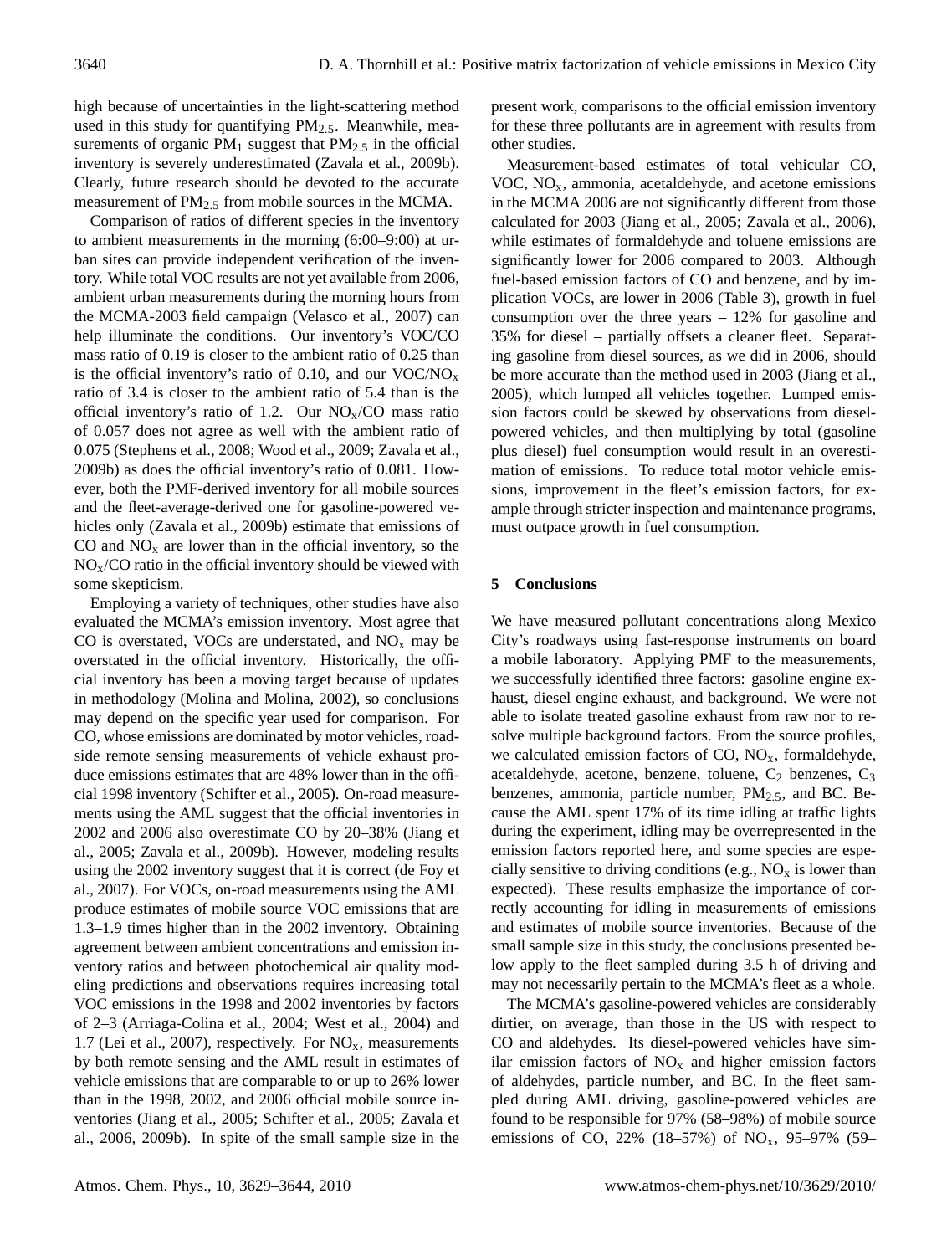100%) of each aromatic species, 72–85% (43–100%) of each carbonyl species, 74% (44–100%) of ammonia, negligible amounts of particle number,  $26\%$  (0–84%) of PM<sub>2.5</sub>, and 2% (0–10%) of BC, where the values in parentheses indicate the 95% confidence interval associated with each estimate. Diesel-powered vehicles account for the balance, assuming that the contribution from LPG- and CNG-fueled vehicles is negligible. The resulting fuel-based estimates of emissions are lower the official inventory for CO and  $NO<sub>x</sub>$  and higher for VOCs. For  $NO<sub>x</sub>$ , the fuel-based inventory is lower for gasoline-powered vehicles but higher for diesel-powered ones compared to the official inventory. While conclusions regarding the inventory should be interpreted with care because of the small sample size, the discrepancies agree with those reported in other studies. Accurate on-road measurements of PM2.<sup>5</sup> from vehicular sources are sorely needed to validate the inventory. As the MCMA's vehicle fleet is considerably dirtier than the US's for certain pollutants, there is much potential for improvement in emission factors. Progress will be needed to offset growth in fuel consumption.

PMF appears to be a promising approach for deriving gasoline- and diesel-powered vehicle emission factors from on-road studies employing fast measurement systems. Future studies of exhaust emissions should be designed to overcome some of the limitations identified in this work. We recommend the capture of larger data sets, so that PMF can be applied to subsets of variable sizes to determine the sensitivity of derived factor characterizations and quantitative emission factors to the size of the data pool, and more detailed particle speciation with fast-response instrumentation. We also suggest focusing on those species whose on-road concentrations are not dominated by the background, unless expected background concentrations are well constrained by independent measurements. Successful resolution of more factors, such as emissions associated with different fuels and/or exhaust control technologies, requires measurement uncertainty smaller than the expected difference between the emission factors. Ideally, the variation in background pollutant concentrations, including those of secondary origin, will be small over the duration of the experiments.

*Acknowledgements.* We thank the US National Science Foundation (ATM-0528170 and ATM-0528227), the US Department of Energy (DE-FG02-05ER63982), and the National Aeronautics and Space Administration for financial support. This study was also supported by the Molina Center for Strategic Studies in Energy and the Environment. D. Thornhill was supported by a Fulbright Fellowship, and A. Williams was supported by a National Science Foundation Graduate Research Fellowship. We thank I. Deustua, K. Gutierrez, and G. Sosa for their assistance with the field campaign and analysis and three anonymous reviewers for their insightful suggestions.

Edited by: S. Madronich

#### **References**

Aiken, A. C., Salcedo, D., Cubison, M. J., Huffman, J. A., DeCarlo, P. F., Ulbrich, I. M., Docherty, K. S., Sueper, D., Kimmel, J. R., Worsnop, D. R., Trimborn, A., Northway, M., Stone, E. A., Schauer, J. J., Volkamer, R. M., Fortner, E., de Foy, B., Wang, J., Laskin, A., Shutthanandan, V., Zheng, J., Zhang, R., Gaffney, J., Marley, N. A., Paredes-Miranda, G., Arnott, W. P., Molina, L. T., Sosa, G., and Jimenez, J. L.: Mexico City aerosol analysis during MILAGRO using high resolution aerosol mass spectrometry at the urban supersite (T0) – Part 1: Fine particle composition and organic source apportionment, Atmos. Chem. Phys., 9, 6633– 6653, 2009,

[http://www.atmos-chem-phys.net/9/6633/2009/.](http://www.atmos-chem-phys.net/9/6633/2009/)

- Arriaga-Colina, J. L., West, J. J., Sosa, G., Escalona, S. S., Ordunez, R. M., and Cervantes, A. D. M.: Measurements of VOCs in Mexico City (1992–2001) and evaluation of VOCs and CO in the emissions inventory, Atmos. Environ., 38, 2523–2533, 2004.
- Ban-Weiss, G. A., McLaughlin, J. P., Harley, R. A., Kean, A. J., Grosjean, E., and Grosjean, D.: Carbonyl and nitrogen dioxide emissions from gasoline- and diesel-powered motor vehicles, Environ. Sci. Technol., 42, 3944–3950, 2008a.
- Ban-Weiss, G. A., McLaughlin, J. P., Harley, R. A., Lunden, M. M., Kirchstetter, T. W., Kean, A. J., Strawa, A. W., Stevenson, E. D., and Kendall, G. R.: Long-term changes in emissions of nitrogen oxides and particulate matter from on-road gasoline and diesel vehicles, Atmos. Environ., 42, 220–232, 2008b.
- Ban-Weiss, G. A., Lunden, M. M., Kirchstetter, T. W., and Harley, R. A.: Measurement of black carbon and particle number emission factors from individual heavy-duty trucks, Environ. Sci. Technol., 43, 1419–1424, 2009.
- Beddows, D. C. S. and Harrison, R. M.: Comparison of average particle number emission factors for heavy and light duty vehicles derived from rolling chassis dynamometer and field studies, Atmos. Environ., 42, 7954–7966, 2008.
- Bishop, G. A. and Stedman, D. H.: A decade of on-road emissions measurements, Environ. Sci. Technol., 42, 1651–1656, 2008.
- Burgard, D. A., Bishop, G. A., Stedman, D. H., Gessner, V. H., and Daeschlein, C.: Remote sensing of in-use heavy-duty diesel trucks, Environ. Sci. Technol., 40, 6938–6942, 2006.
- Canagaratna, M. R., Jayne, J. T., Ghertner, D. A., Herndon, S., Shi, Q., Jimenez, J. L., Silva, P. J., Williams, P., Lanni, T., Drewnick, F., Demerjian, K. L., Kolb, C. E., and Worsnop, D. R.: Chase studies of particulate emissions from in-use New York City vehicles, Aerosol Sci. Tech., 38, 555–573, 2004.
- Carrico, A. R., Padgett, P., Vandenbergh, M. P., Gilligan, J., and Wallston, K. A.: Costly myths: An analysis of idling beliefs and behavior in personal motor vehicles, Energ. Policy, 37, 2881– 2888, 2009.
- Coelho, M. C., Frey, H. C., Rouphail, N. M., Zhai, H., and Pelkmans, L.: Assessing methods for comparing emissions from gasoline and diesel light-duty vehicles based on microscale measurements, Transport. Res. D-Tr. E., 14, 91–99, 2009.
- Davis, L. W.: The effect of driving restrictions on air quality in Mexico City, J. Polit. Econ., 116, 38–81, 2008.
- de Foy, B., Lei, W., Zavala, M., Volkamer, R., Samuelsson, J., Mellqvist, J., Galle, B., Martínez, A.-P., Grutter, M., Retama, A., and Molina, L. T.: Modelling constraints on the emission inventory and on vertical dispersion for  $CO$  and  $SO<sub>2</sub>$  in the Mexico City Metropolitan Area using Solar FTIR and zenith sky UV spec-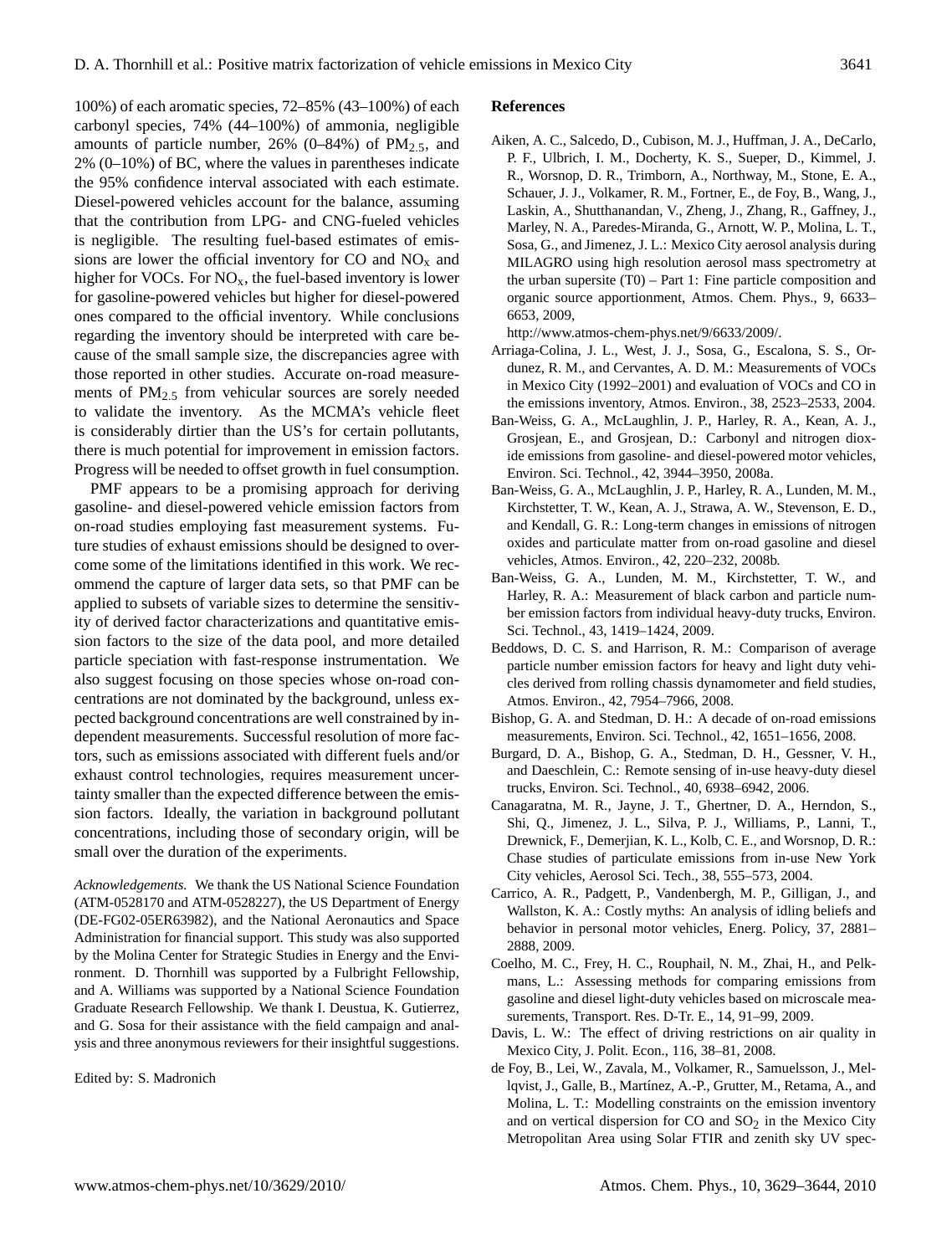troscopy, Atmos. Chem. Phys., 7, 781–801, 2007,

- [http://www.atmos-chem-phys.net/7/781/2007/.](http://www.atmos-chem-phys.net/7/781/2007/)
- Eatough, D. J., Grover, B. D., Woolwine, W. R., Eatough, N. L., Long, R., and Farber, R.: Source apportionment of 1 h semicontinuous data during the 2005 Study of Organic Aerosols in Riverside (SOAR) using positive matrix factorization, Atmos. Environ., 42, 2706–2719, 2007.
- Frey, H. C., Unal, A., Rouphail, N. M., and Colyar, J. D.: On-road measurement of vehicle tailpipe emissions using a portable instrument, J. Air Waste Manage., 53, 992–1002, 2003.
- Garcia, A. R., Volkamer, R., Molina, L. T., Molina, M. J., Samuelson, J., Mellqvist, J., Galle, B., Herndon, S. C., and Kolb, C. E.: Separation of emitted and photochemical formaldehyde in Mexico City using a statistical analysis and a new pair of gas-phase tracers, Atmos. Chem. Phys., 6, 4545–4557, 2006, [http://www.atmos-chem-phys.net/6/4545/2006/.](http://www.atmos-chem-phys.net/6/4545/2006/)
- Grieshop, A. P., Lipsky, E. M., Pekney, N. J., Takahama, S., and Robinson, A. L.: Fine particle emission factors from vehicles in a highway tunnel: Effects of fleet composition and season, Atmos. Environ., 40, 287–298, 2006.
- Grover, B. D. and Eatough, D. J.: Source apportionment of onehour semi-continuous data using positive matrix factorization with total mass (nonvolatile plus semi-volatile) measured by the R&P FDMS monitor, Aerosol Sci. Tech., 42, 28–39, 2008.
- Herndon, S. C., Jayne, J. T., Zahniser, M., Worsnop, D. R., Knighton, B., Alwine, E., Lamb, B. K., Zavala, M., Nelson, D. D., McManus, J. B., Shorter, J. H., Canagaratna, M., Onasch, T. B., and Kolb, C. E.: Characterization of urban pollutant emission fluxes and ambient concentration distributions using a mobile laboratory with rapid response instrumentation, Faraday Discuss., 130, 327–339, 2005a.
- Herndon, S. C., Shorter, J. H., Zahniser, M. S., Worsnop, D. R., Nelson, D. D., Demerjian, K. L., and Kolb, C. E.: Real-time measurements of  $SO_2$ ,  $H_2CO$ , and  $CH_4$  emissions from in-use curbside passenger buses in New York City using a chase vehicle, Environ. Sci. Technol., 20, 7984–7990, 2005b.
- Huai, T., Shah, S. D., Miller, J. W., Younglove, T., Chernich, D. J., and Ayala, A.: Analysis of heavy-duty diesel truck activity and emissions data, Atmos. Environ., 40, 2333–2344, 2006.
- Jiang, M., Marr, L. C., Dunlea, E. J., Herndon, S. C., Jayne, J. T., Kolb, C. E., Knighton, W. B., Rogers, T. M., Zavala, M., Molina, L. T., and Molina, M. J.: Vehicle fleet emissions of black carbon, polycyclic aromatic hydrocarbons, and other pollutants measured by a mobile laboratory in Mexico City, Atmos. Chem. Phys., 5, 3377–3387, 2005,

[http://www.atmos-chem-phys.net/5/3377/2005/.](http://www.atmos-chem-phys.net/5/3377/2005/)

- Khan, A., Clark, N. N., Thompson, G. J., Wayne, W. S., Gautam, M., Lyons, D. W., and Hawelti, D.: Idle emissions from heavy-duty diesel vehicles: Review and recent data, J. Air Waste Manage., 56, 1404–1419, 2006.
- Khan, A. B., Clark, N. N., Gautam, M., Wayne, W. S., Thompson, G. J., and Lyons, D. W.: Idle emissions from medium heavyduty diesel and gasoline trucks, J. Air Waste Manage., 59, 354– 359, 2009.
- Kim, E., Hopke, P. K., and Edgerton, E. S.: Improving source identification of Atlanta aerosol using temperature resolved carbon fractions in positive matrix factorization, Atmos. Environ., 38, 3349–3362, 2004.
- Kirchstetter, T. W., Harley, R. A., Kreisberg, N. M., Stolzen-

burg, M. R., and Hering, S. V.: On-road measurement of fine particle and nitrogen oxide emissions from light- and heavy-duty motor vehicles, Atmos. Environ., 33, 2955–2968, 1999a.

- Kirchstetter, T. W., Singer, B. C., Harley, R. A., Kendall, G. R., and Traverse, M.: Impact of California reformulated gasoline on motor vehicle emissions, 1. Mass emission rates, Environ. Sci. Technol., 33, 318–328, 1999b.
- Kolb, C. E., Herndon, S. C., McManus, J. B., Shorter, J. H., Zahniser, M. S., Nelson, D. D., Jayne, J. T., Carnagaranta, M. R., and Worsnop, D. R.: Mobile laboratory with rapid response instruments for real-time measurements of urban and regional trace gas and particulate distributions and emission source characteristics, Environ. Sci. Technol., 38, 5694–5703, 2004.
- Larsen, R. K. and Baker, J. E.: Source apportionment of polycyclic aromatic hydrocarbons in the urban atmosphere: a comparison of three methods, Environ. Sci. Technol., 37, 1873–1881, 2003.
- Lee, J. H., Hopke, P. K., and Turner, J. R.: Source identification of airborne PM $<sub>2</sub>$  5 at the St. Louis-Midwest Supersite, J. Geophys.</sub> Res., 111, D10S10, doi:10.1029/2005JD006329, 2006.
- Lei, W., de Foy, B., Zavala, M., Volkamer, R., and Molina, L. T.: Characterizing ozone production in the Mexico City Metropolitan Area: a case study using a chemical transport model, Atmos. Chem. Phys., 7, 1347–1366, 2007,
	- [http://www.atmos-chem-phys.net/7/1347/2007/.](http://www.atmos-chem-phys.net/7/1347/2007/)
- Livingston, C., Rieger, P., and Winer, A.: Ammonia emissions from a representative in-use fleet of light and medium-duty vehicles in the California South Coast Air Basin, Atmos. Environ., 43, 3326–3333, 2009.
- Marr, L. C., Black, D. R., and Harley, R. A.: Formation of photochemical air pollution in central California 1. Development of a revised motor vehicle emission inventory, J. Geophys. Res., 107, D4047, doi:10.1029/2001JD000689, 2002.
- Moffet, R. C., de Foy, B., Molina, L. T., Molina, M. J., and Prather, K. A.: Measurement of ambient aerosols in northern Mexico City by single particle mass spectrometry, Atmos. Chem. Phys., 8, 4499–4516, 2008,

[http://www.atmos-chem-phys.net/8/4499/2008/.](http://www.atmos-chem-phys.net/8/4499/2008/)

- Molina, L. T. and Molina, M. J.: Air Quality in the Mexico Megacity: An Integrated Assessment, Kluwer Academic Publishers, Dordrecht, 2002.
- Nelson, D. D., McManus, B., Urbanski, S., Herndon, S., and Zahniser, M. S.: High precision measurements of atmospheric nitrous oxide and methane using thermoelectrically cooled midinfrared quantum cascade lasers and detectors, Spectrochim. Acta A, 60, 3325–3335, 2004.
- Paatero, P.: The Multilinear Engine a table-driven least squares program for solving multilinear problems, including the  $n$ -way parallel factor analysis model, J. Comput. Graph. Stat., 8, 854– 888, 1999.
- Paatero, P. and Hopke, P. K.: Discarding or downweighting highnoise variables in factor analytic models, Anal. Chim. Acta, 490, 277–289, 2003.
- Paatero, P., Hopke, P. K., Begum, B. A., and Biswas, S. K.: A graphical diagnostic method for assessing the rotation in factor analytical models of atmospheric pollution, Atmos. Environ., 39, 193– 201, 2005.
- Paterson, K. G., Sagady, J. L., and Hooper, D. L.: Analysis of air quality data using positive matrix factorization, Environ. Sci. Technol., 33, 635–641, 1999.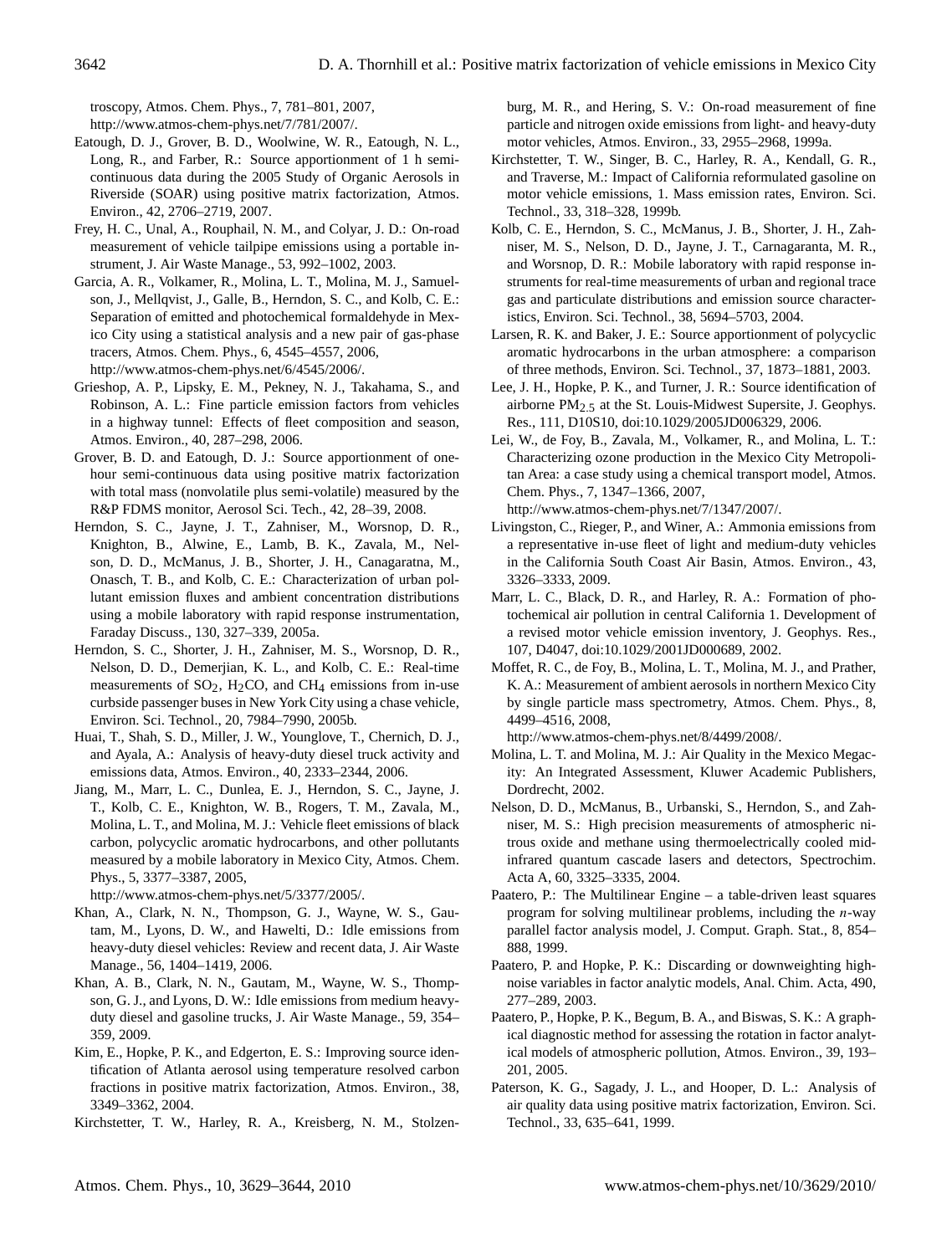- Pekney, N. J., Davidson, C. I., Robinson, A., Zhou, L. M., Hopke, P., Eatough, D., and Rogge, W. F.: Major source categories for  $PM_2$  5 in Pittsburgh using PMF and UNMIX, Aerosol Sci. Tech., 40, 910–924, 2006.
- Petzold, A. and Schonlinner, M.: Multi-angle absorption photometer – A new method for the measurement of aerosol light absorption and atmospheric black carbon, J. Aerosol Sci., 35, 421–441, 2004.
- Querol, X., Pey, J., Minguillón, M. C., Pérez, N., Alastuey, A., Viana, M., Moreno, T., Bernabé, R. M., Blanco, S., Cárdenas, B., Vega, E., Sosa, G., Escalona, S., Ruiz, H., and Artíñano, B.: PM speciation and sources in Mexico during the MILAGRO-2006 Campaign, Atmos. Chem. Phys., 8, 111–128, 2008, [http://www.atmos-chem-phys.net/8/111/2008/.](http://www.atmos-chem-phys.net/8/111/2008/)
- Reff, A., Eberly, S. I., and Bhave, P. V.: Receptor modeling of ambient particulate matter data using positive matrix factorization: review of existing methods, J. Air Waste Manage., 57, 146–154, 2007.
- Rogers, T. M., Grimsrud, E. R., Herndon, S. C., Jayne, J. T., Kolb, C. E., Allwine, E., Westberg, H., Lamb, B. K., Zavala, M., Molina, L. T., Molina, M. J., and Knighton, W. B.: On-road measurements of volatile organic compounds in the Mexico City metropolitan area using proton transfer reaction mass spectrometry, Int. J. Mass Spectrom., 252, 26–37, 2006.
- Sawyer, R. F., Harley, R. A., Cadle, S. H., Norbeck, J. M., Slott, R., and Bravo, H. A.: Mobile sources critical review: 1998 NARSTO assessment, Atmos. Environ., 34, 2161–2181, 2000.
- Schifter, I., Diaz, L., Mugica, V., and Lopez-Salinas, E.: Fuel-based motor vehicle emission inventory for the metropolitan area of Mexico city, Atmos. Environ., 39, 931–940, 2005.
- Schifter, I., Diaz, L., Rodriguez, R., Duran, J., and Chavez, O.: Trends in exhaust emissions from in-use Mexico City vehicles, 2000–2006, A remote sensing study, Environ. Monit. Assess., 137, 459–470, 2008.
- Shah, S. D., Cocker, D. R., Miller, J. W., and Norbeck, J. M.: Emission rates of particulate matter and elemental and organic carbon from in-use diesel engines, Environ. Sci. Technol., 38, 2544– 2550, 2004.
- Shon, Z.-H., Madronich, S., Song, S.-K., Flocke, F. M., Knapp, D. J., Anderson, R. S., Shetter, R. E., Cantrell, C. A., Hall, S. R., and Tie, X.: Characteristics of the  $NO-NO<sub>2</sub>-O<sub>3</sub>$  system in different chemical regimes during the MIRAGE-Mex field campaign, Atmos. Chem. Phys., 8, 7153–7164, 2008, [http://www.atmos-chem-phys.net/8/7153/2008/.](http://www.atmos-chem-phys.net/8/7153/2008/)
- Shorter, J. H., Herndon, S., Zahniser, M. S., Nelson, D. D., Wormhoudt, J., Demerjian, K. L., and Kolb, C. E.: Real-time measurements of nitrogen oxide emissions from in-use New York City transit buses using a chase vehicle, Environ. Sci. Technol., 39, 7991–8000, 2005.
- Shrivastava, M. K., Subramanian, R., Rogge, W. F., and Robinson, A. L.: Sources of organic aerosol: Positive matrix factorization of molecular marker data and comparison of results from different source apportionment models, Atmos. Environ., 41, 9353– 9369, 2007.
- Singer, B. C., Kirchstetter, T. W., Harley, R. A., Kendall, G. R., and Hesson, J. M.: A fuel-based approach to estimating motor vehicle cold-start emissions, J. Air Waste Manage., 49, 125–135, 1999.

Singer, B. C. and Harley, R. A.: A fuel-based inventory of motor ve-

hicle exhaust emissions in the Los Angeles area during summer 1997, Atmos. Environ., 34, 1783–1795, 2000.

- SMA (Secretaria del Medio Ambiente del Distrito Federal): Inventario de emisiones criterio para el año de 2006 de la Zona Metropolitana del Valle de México, Secretaría del Medio Ambiente, Gobierno de México, México, 2008a.
- SMA (Secretaria del Medio Ambiente del Distrito Federal): Inventario de emisiones toxicas para el año de 2006 de la Zona Metropolitana del Valle de México, Secretaría del Medio Ambiente, Gobierno de México, México, 2008b.
- Stephens, S., Madronich, S., Wu, F., Olson, J. B., Ramos, R., Retama, A., and Muñoz, R.: Weekly patterns of Mxico City's surface concentrations of CO,  $NO<sub>x</sub>$ ,  $PM<sub>10</sub>$  and  $O<sub>3</sub>$  during 1986-2007, Atmos. Chem. Phys., 8, 5313–5325, 2008, [http://www.atmos-chem-phys.net/8/5313/2008/.](http://www.atmos-chem-phys.net/8/5313/2008/)
- Tang, U. W. and Wang, Z.: Determining gaseous emission factors and driver's particle exposures during traffic congestion by vehicle-following measurement techniques, J. Air Waste Manage., 56, 1532–1539, 2006.
- Tong, H. Y., Hung, W. T., and Cheung, C. S.: On-road motor vehicle emissions and fuel consumption in urban driving conditions, J. Air Waste Manage., 50, 543–554, 2000.
- Velasco, E., Lamb, B., Westberg, H., Allwine, E., Sosa, G., Arriaga-Colina, J. L., Jobson, B. T., Alexander, M. L., Prazeller, P., Knighton, W. B., Rogers, T. M., Grutter, M., Herndon, S. C., Kolb, C. E., Zavala, M., de Foy, B., Volkamer, R., Molina, L. T., and Molina, M. J.: Distribution, magnitudes, reactivities, ratios and diurnal patterns of volatile organic compounds in the Valley of Mexico during the MCMA 2002 & 2003 field campaigns, Atmos. Chem. Phys., 7, 329–353, 2007,

[http://www.atmos-chem-phys.net/7/329/2007/.](http://www.atmos-chem-phys.net/7/329/2007/)

- West, J. J., Zavala, M. A., Molina, L. T., Molina, M. J., San Martini, F., McRae, G. J., Sosa-Iglesias, G., and Arriaga-Colina, J. L.: Modeling ozone photochemistry and evaluation of hydrocarbon emissions in the Mexico City metropolitan area, J. Geophys. Res., 109, D19312, doi:10.1029/2004jd004614, 2004.
- Wood, E. C., Herndon, S. C., Onasch, T. B., Kroll, J. H., Canagaratna, M. R., Kolb, C. E., Worsnop, D. R., Neuman, J. A., Seila, R., Zavala, M., and Knighton, W. B.: A case study of ozone production, nitrogen oxides, and the radical budget in Mexico City, Atmos. Chem. Phys., 9, 2499–2516, 2009, [http://www.atmos-chem-phys.net/9/2499/2009/.](http://www.atmos-chem-phys.net/9/2499/2009/)
- Yanowitz, J., McCormick, R. L., and Graboski, M. S.: In-use emissions from heavy-duty diesel vehicles, Environ. Sci. Technol., 34, 729–740, 2000.
- Zavala, M., Herndon, S. C., Slott, R. S., Dunlea, E. J., Marr, L. C., Shorter, J. H., Zahniser, M., Knighton, W. B., Rogers, T. M., Kolb, C. E., Molina, L. T., and Molina, M. J.: Characterization of on-road vehicle emissions in the Mexico City Metropolitan Area using a mobile laboratory in chase and fleet average measurement modes during the MCMA-2003 field campaign, Atmos. Chem. Phys., 6, 5129–5142, 2006,

[http://www.atmos-chem-phys.net/6/5129/2006/.](http://www.atmos-chem-phys.net/6/5129/2006/)

Zavala, M., Herndon, S. C., Wood, E. C., Jayne, J. T., Nelson, D. D., Trimborn, A. M., Dunlea, E., Knighton, W. B., Mendoza, A., Allen, D. T., Kolb, C. E., Molina, M. J., and Molina, L. T.: Comparison of emissions from on-road sources using a mobile laboratory under various driving and operational sampling modes, Atmos. Chem. Phys., 9, 1–14, 2009a,